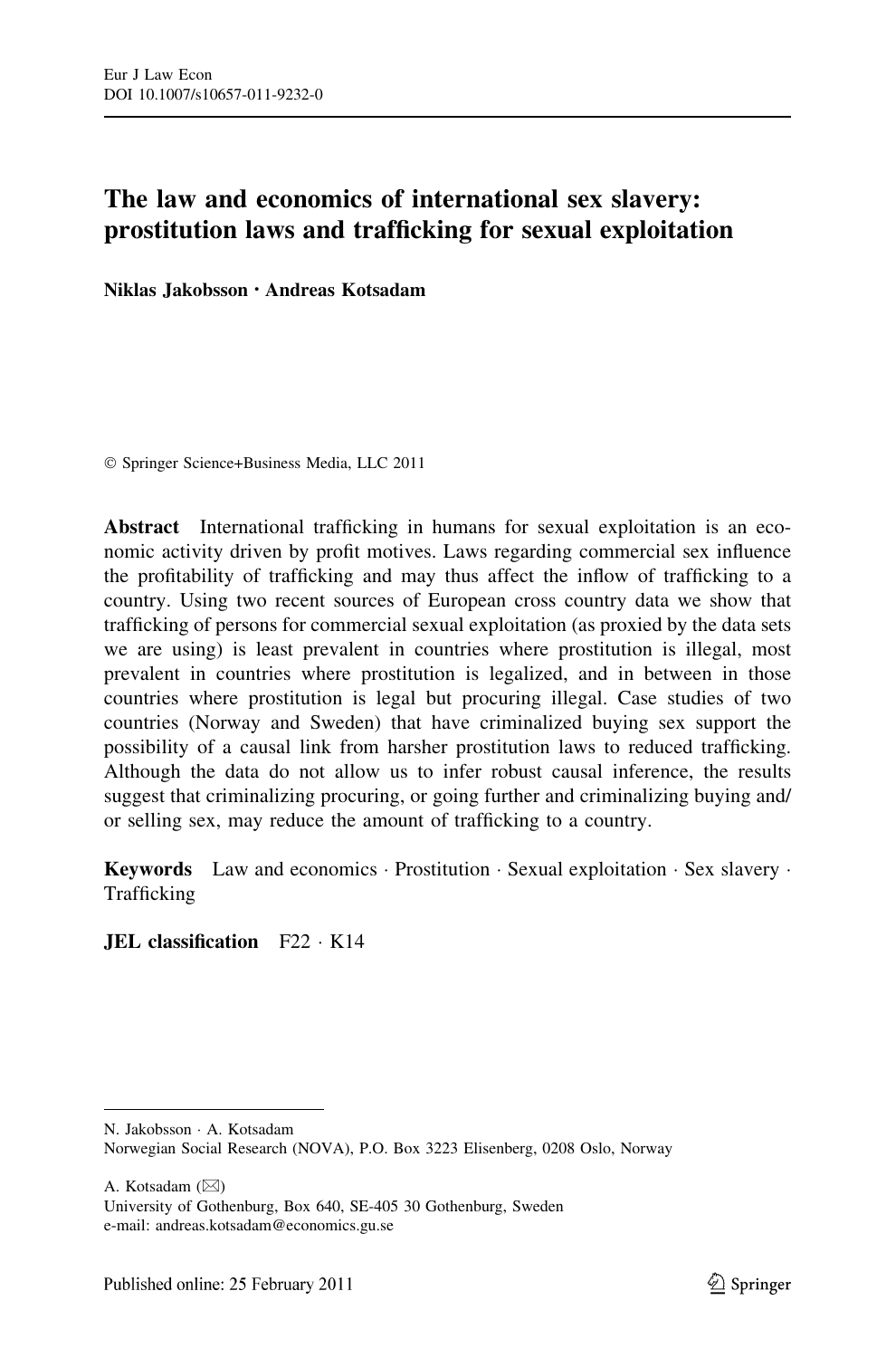## 1 Introduction

International human trafficking of women for commercial sexual exploitation (henceforth trafficking) has been identified as a form of modern-day slavery and it is a worldwide problem which has grown rapidly in the last decades (Bettio and Nandi [2010;](#page-18-0) Hodge and Leitz [2007\)](#page-19-0). According to the European Commission [\(2009](#page-19-0)) trafficking in human beings is a serious crime and a gross violation of human rights and to reduce trafficking in human beings is highly prioritized in many countries.

Governments throughout the world view human trafficking as a component of organized crime and the average punishment is comparable to other types of serious transnational crimes (Morrison and Crosland [2001](#page-19-0)). It is also regarded as a crime against humanity in the statute of the International Criminal Court (Article 7.2). People are trafficked for the purpose of sexual or labour exploitation and it is estimated that 87 percent of trafficking is for sexual exploitation (UNODC 2006).<sup>1</sup> Trafficking in human beings for sexual purposes is intimately linked to organized crime and is considered the second main source of illicit profits for organized crime (European Commission [2009\)](#page-19-0). In this study we investigate if there is a relation between national prostitution legislation and trafficking into a country.

Trafficking is an economic activity in which organizations try to make profits (Salt and Stein [1997](#page-20-0); Salt [2000](#page-20-0)). Traffickers will only sell persons for sexual exploitation when market conditions make it profitable (UNODC [2009\)](#page-20-0). Evidence suggests that human traffickers belong to organized criminal organizations and that they act as businessmen trying to maximize profits (e.g. Anderson and O'Conell Davidson [2002](#page-18-0); Hodge and Leitz [2007;](#page-19-0) Salt [2000;](#page-20-0) UNDOC [2006;](#page-20-0) UNODC [2009](#page-20-0)). The profitability of trafficking to a given country hinges on the characteristics of that country's market for commercial sex. A crucial factor for the profitability of commercial sex is the legal framework surrounding it. Aghatise [\(2004](#page-18-0)) argues that it is impossible to combat trafficking where prostitution is sanctioned. This is also the position taken by several governments and it has been an explicit motivation for criminalizing the buying of sex in Norway (Ot. prp. nr. 48 [2007](#page-19-0)) and Sweden (Proposition [1997/](#page-20-0)98: 55) and the US government took a strong position against legalized prostitution using this argument (US Department of State [2004](#page-20-0)). Using the fact that national prostitution legislation differs considerably between countries, the aim of this paper is to test the hypothesis that harsher legislation surrounding commercial sex reduces the amount of trafficking to a country.

The economics literature on prostitution is still sparse, although it has grown somewhat in recent years (e.g. Cameron et al. [1999](#page-18-0); Edlund and Korn [2002](#page-19-0); Albert et al. [2007](#page-18-0)). Available studies have mainly focused on pricing, and more precisely on pricing as a reflection of risk preferences (Cameron and Collins [2003;](#page-18-0) Rao et al. [2003;](#page-20-0) Moffat and Peters [2004;](#page-19-0) Gertler et al. [2005;](#page-19-0) Levitt and Venkatesh [2007;](#page-19-0) Raj and Shah [2008\)](#page-20-0). Della Giusta ([2010\)](#page-19-0) further builds on the prostitution model of

<sup>&</sup>lt;sup>1</sup> The figures regarding the share of sexual exploitation should be taken with care though, since sexual exploitation is arguably more visible than forced labor (UNODC [2009](#page-20-0)).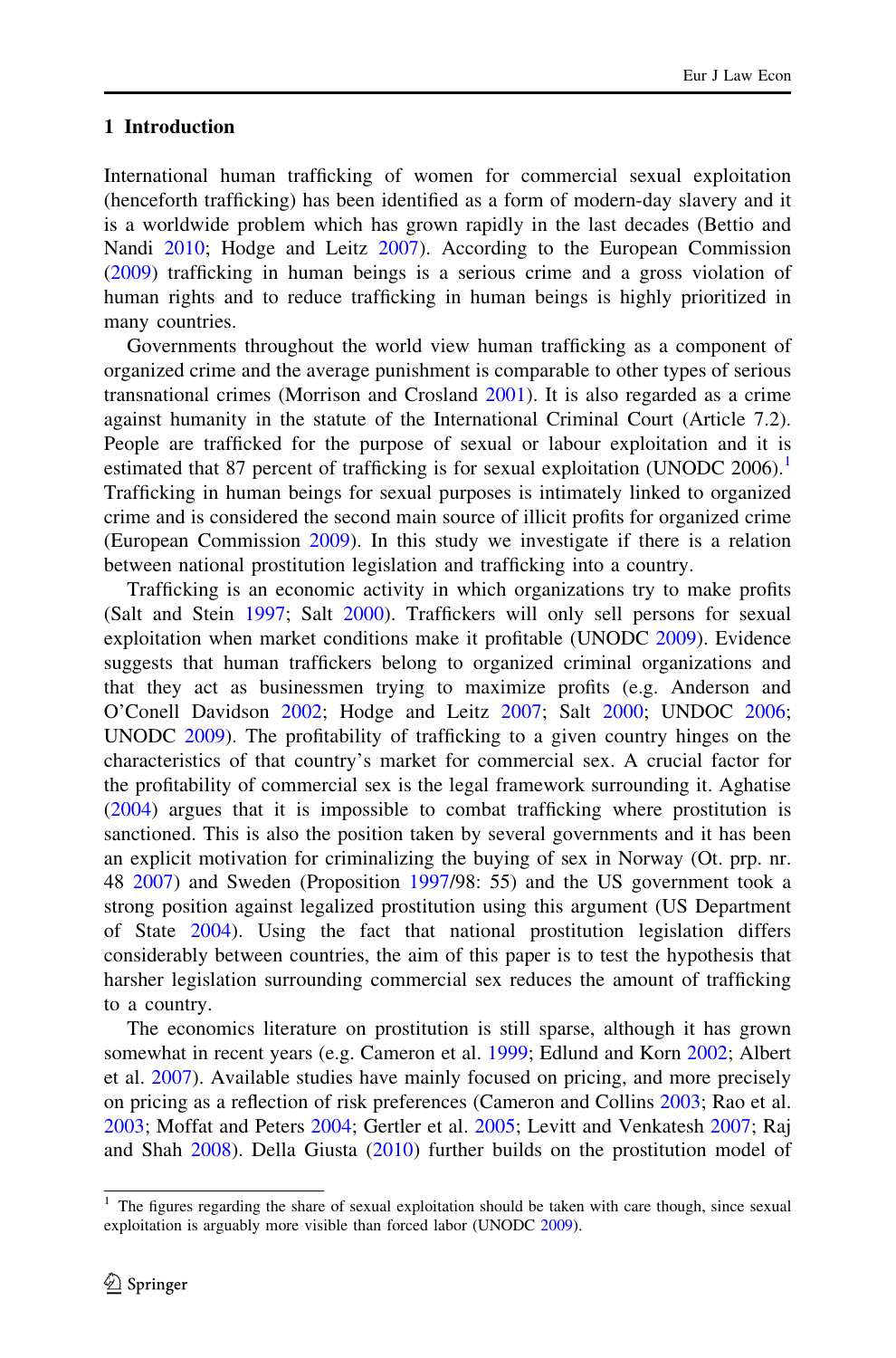Della Giusta et al. ([2008,](#page-19-0) [2009\)](#page-19-0) and incorporates the role of stigma and reputation for policy decisions. Jakobsson and Kotsadam [\(2011](#page-19-0)) study attitudes toward prostitution in the general population, and also investigate whether the recent criminalization of buying sex in Norway changed public attitudes (Jakobsson and Kotsadam [2010\)](#page-19-0).

The economics literature on trafficking for sexual exploitation is even sparser. Della Giusta et al. [\(2008](#page-19-0)) use survey data from the International Organization for Migration (IOM), the Counter-Trafficking Module Database, to study victims of trafficking for sexual exploitation. Of the 5,117 females in the sample, 89 percent were trafficked for sexual exploitation. The countries of origin of these women were Eastern Europe and ex-Soviet states. Their salary before being trafficked was USD 52 per month; the amount they were being sold for was about USD 4,659 per month. Eighty-four percent were recruited via personal contacts, TV and Internet advertising accounted for seven percent, five percent were kidnapped and one percent sold by their family. Also using the IOM data, Bettio and Nandi [\(2010](#page-18-0)) investigate which factors influence the violation of basic rights (physical integrity, free movement, access to medical care, the use of condoms, and the exercise of choice over sexual services) among trafficked women. They find that working location and country of work are the main determinants of rights enforcement, while individual and family characteristics play a marginal role.

Furthermore, this paper relates to the broad literature on the economics of crime pioneered by Becker ([1968\)](#page-18-0). By prohibiting the market for a good the government raises the cost for suppliers and thus raises the price and lowers the quantity consumed (Becker et al. [2006](#page-18-0)). This is not always the case, however, and Miron [\(2003](#page-19-0)) describes some of the mechanisms that may weaken this effect—namely, no regulation, no tax, no legal disputes etc. Miron and Zwiebel [\(1995](#page-19-0)) argue that, in the case of drugs, prohibition may lead to a significant decrease in drug consumption, but that it may also lead to increased violence, the establishment of black market cartels, and lower quality of the drugs supplied. Thus, the welfare effects of a prohibition policy are ambiguous when the quantity consumed decreases. This reasoning can also be applied to the case of prostitution and trafficking. That is, establishing what happens to the quantity of trafficking is not sufficient for evaluating the welfare consequences of a prohibition of prostitution. Hence, it should be clear that the aim of this paper is not to evaluate the total welfare effects of prostitution laws.

There is one existing study which tries to evaluate the effect of national prostitution legislation on trafficking (Di Nicola et al. [2005\)](#page-19-0). Examining official victim data from eleven EU countries, it argues that less harsh prostitution legislation may cause more trafficking victims. This conclusion is, however, drawn from a very small sample (11 countries) and from descriptive statistics. Danailova-Trainor and Belser [\(2006](#page-18-0)) study what determines trafficking flows. Using countrylevel estimates of trafficking victim data they find that countries that are more open to globalization and countries with more prostitution are more likely to be destination places for trafficking victims.

Using both the trafficking database constructed by the United Nations Office on Drugs and Crime and data from the ILO, as well as information about national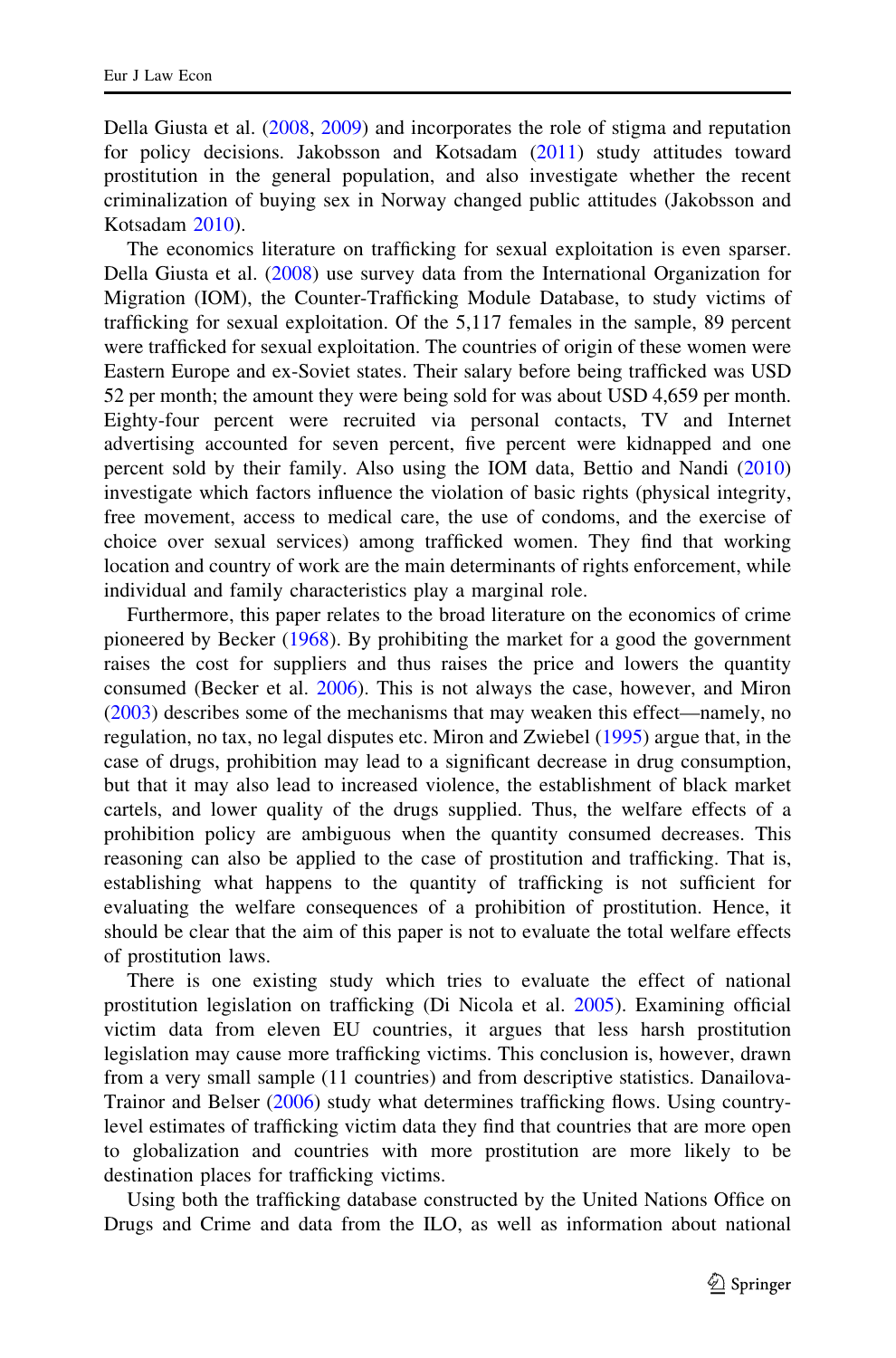prostitution legislation, we investigate if there is a relation between prostitution legislation and the prevalence of trafficking to a country. In accordance with our theoretical predictions we find that the trafficking of women for commercial sexual exploitation is least prevalent in countries where prostitution is illegal, most prevalent in countries where prostitution is legalized, and in between in those countries where prostitution is legal but procuring illegal. However, these results should be regarded with care since the data is problematic in several ways (this is discussed thoroughly in later sections). To supplement the quantitative analysis we also investigate two cases of legal change and its effect on trafficking. The hypothesis of reduced trafficking from harsher laws is largely supported in these cases.

The remainder of the paper is organized as follows. Section 2 discusses human trafficking and prostitution. Section [3](#page-4-0) presents the theoretical mechanisms. Section [4](#page-6-0) describes the data and descriptive statistics, while Section [5](#page-9-0) considers the empirical framework and results. Section [6](#page-12-0) includes the case studies, and Section [7](#page-15-0) concludes.

### 2 Human trafficking for sexual exploitation and prostitution

Trafficking is intimately linked to organized crime and the United Nations estimate that criminal groups earn approximately seven billion US dollars a year on trade with people. According to the European Commission ([2009\)](#page-19-0), trafficking in human beings is a serious crime and a gross violation of human rights and combating it is a priority for many countries. It has been difficult to reach a consensus on how to define trafficking and it was not until 2000 that the UN General Assembly adopted a common definition, referred to as the Palermo Protocol, which defines trafficking as: '''Trafficking in persons' shall mean the recruitment, transportation, transfer, harbouring or receipt of persons, by means of the threat or use of force or other forms of coercion, of abduction, of fraud, of deception, of the abuse of power or of a position of vulnerability or of the giving or receiving of payments or benefits to achieve the consent of a person having control over another person, for the purpose of exploitation."<sup>2</sup> In this paper we only consider trafficking for sexual exploitation and we link it to different policies on prostitution.

Outshoorn ([2004\)](#page-19-0) created a typology for prostitution regimes which has been very influential in prostitution research (e.g. Della Giusta et al. [2008\)](#page-19-0). Abolitionism, prohibitionism, and regulation are identified as the three different policy regimes in connection to prostitution. Abolitionism refers to the position that prostitution should be banned by criminalizing third parties. Prohibitionism makes prostitution illegal and also the prostitute liable to penalties. Regulation refers to where prostitution is legal, with state intervention in the running of prostitution. This classification is the one we are using when constructing our measure of national

<sup>&</sup>lt;sup>2</sup> Protocol to Prevent, Suppress and Punish Trafficking in Persons, Especially Women and Children, supplementing the United Nations Convention against Transnational Organized Crime.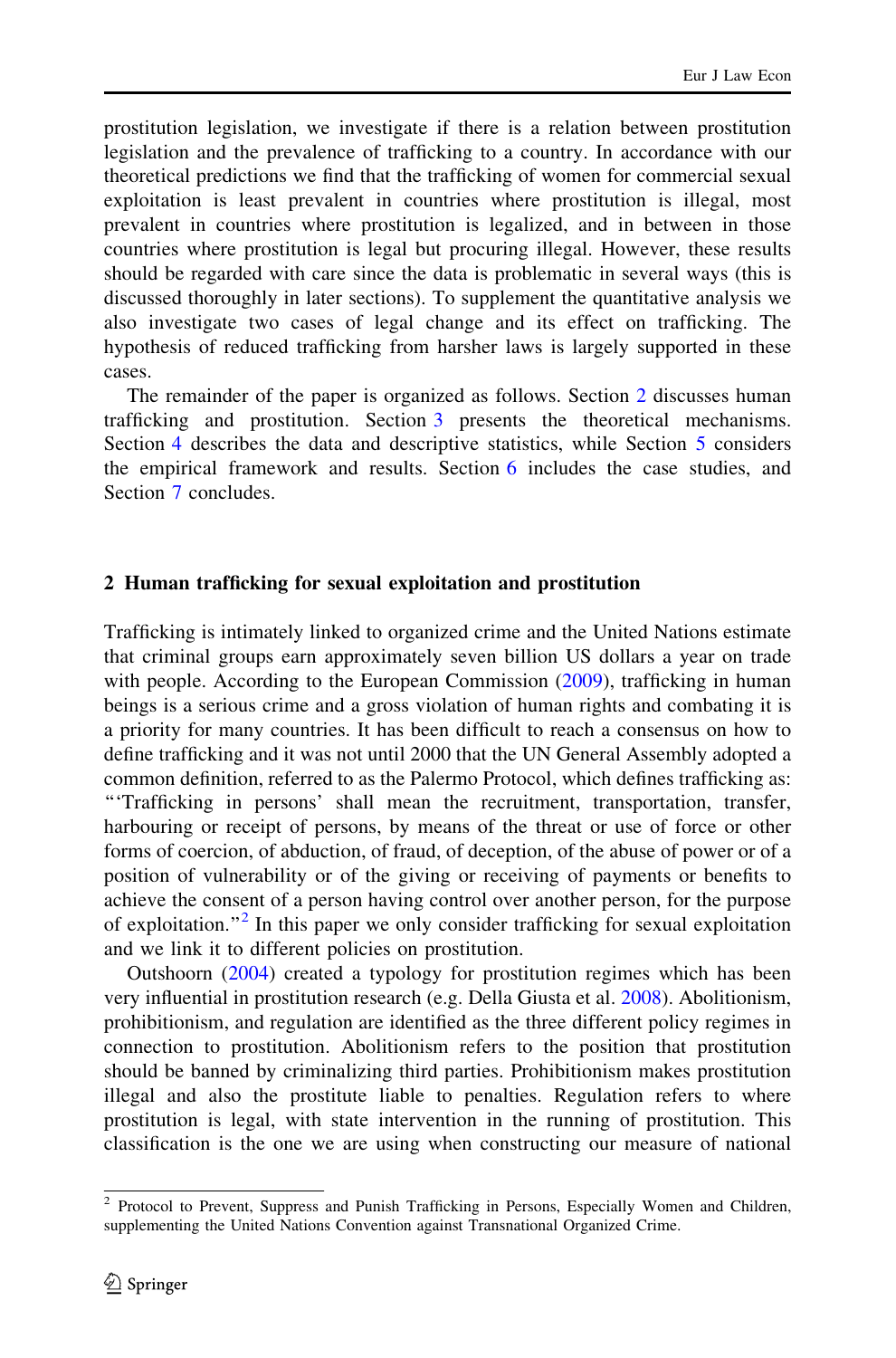<span id="page-4-0"></span>prostitution legislation. A fourth regime, neo-abolitionism, in which only the buyer is criminalized (as in Sweden, Norway, and Iceland), has been added to the typology (Iceland Ministry of Justice and Ecclesiastical Affairs [2009\)](#page-19-0).

Within feminist scholarship there is a division between those who see prostitution as harmful for a woman since she thereby contracts away freedom and sexuality, and those who see it as harmful because society generates a stigma via the double standards of sexual morality (Shrange [2007](#page-20-0)). These two positions render different normative conclusions on the legal framework surrounding prostitution, where the second one may imply that criminalization further stigmatizes sellers. Outshoorn [\(2004](#page-19-0)) identifies the two major opposing position within this feminist debate, one viewing prostitution as ''sexual domination and the essence of women's oppression'' and the other viewing it as work—''the sex-work position'' (Outshoorn [2004:](#page-19-0) 9). These two positions are thought to lead to opposing policy aims; i.e., the first position wants criminalization of the third parties profiting from prostitution (prostitutes are seen as victims and thereby not liable), while the second calls for decriminalization. There are clear differences among countries in terms of the weights of these two positions in the prostitution discourse. In Europe, feminists in Germany and the Netherlands clearly favor the sex-work view, whereas Swedish feminists are generally found at the other end of the spectrum ( $O$ stergren [2006](#page-19-0)).

Abolitionists and prohibitionists often dismiss claims of a distinction between "free" and "forced" prostitution and, since they view all prostitution as harmful, they have no special position in the debate on the links between prostitution and trafficking. Those favoring the sex-work view, who make a stark distinction on the basis of the degree of ''choice'' in prostitution, see criminalization of prostitution as bad but condemn trafficking. Although no position can be directly based on philosophical standpoints regarding the degree of choice, the two opposing views almost always end up arguing for different mechanisms in the trafficking chain and for different policy conclusions. The sex-work feminists argue that the lack of protection for sex sellers, induced by criminalization, leads to all kinds of exploitation, including trafficking. The solution, as they see it, is to regulate the sex market just like other markets. Prohibitionists, on the other hand, argue that measures against commercial sex are also measures against trafficking (Anderson and O'Conell Davidson [2002](#page-18-0)). This paper aims to fill in the gaps in the empirical evidence on which the two strands base their arguments.

## 3 Theoretical mechanisms

Following Danailova-Trainor and Belser ([2006\)](#page-18-0), we view trafficking as an exchange between recruiters and exploiters in an illicit market. A recruiter abducts (or recruits) a victim in a country of origin and sells her to a brothel owner in a destination country. To ease the presentation of the mechanisms we assume vertical integration so that recruiters and brothel owners operate within the same business. Evidence suggests that human traffickers belong to organized criminal organizations and that they act as businessmen trying to maximize profits (e.g. Salt [2000;](#page-20-0) UNDOC [2006;](#page-20-0) UNODC [2009](#page-20-0)). Organized crime has as its major goal the maximization of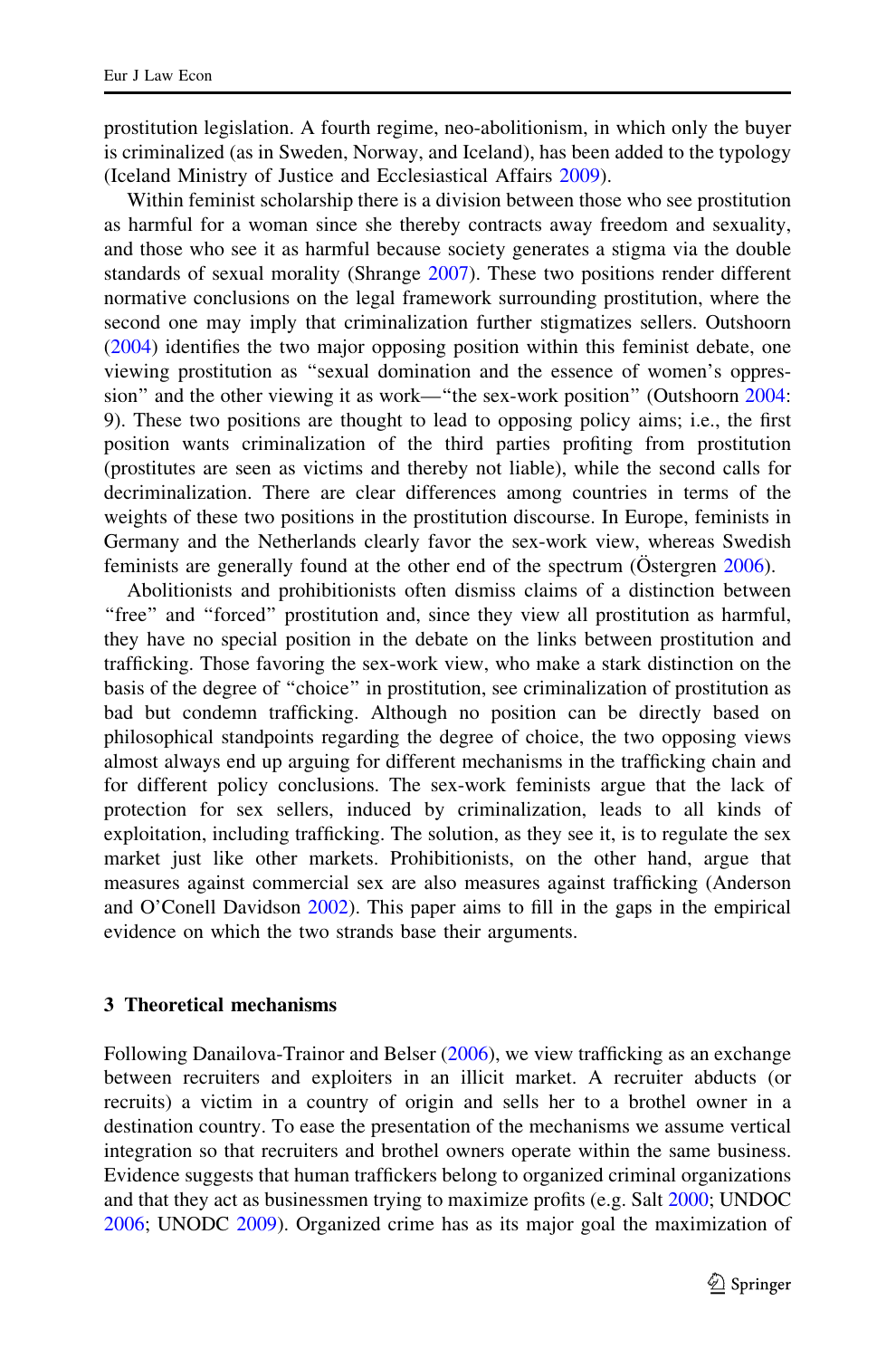profits and its success depends on there being exploitable markets (Morrison and Crosland [2001](#page-19-0)). We therefore argue that the decision made by a trafficker depends on the profit potential. The more profit that can be made in a specific country, the higher is the likelihood that a person will be trafficked to that country. As always, the profit is a function of revenues and costs. The revenues are a function of the price and the quantity sold and should therefore depend positively on the size of the market and the per capita income in the destination country. The costs for the trafficker can be divided into costs for entering a country, such as travel and smuggling costs, and costs for running the business once in the country, such as costly discretion etc. If the trafficker finds that the benefit exceeds the costs then trafficking to a country will take place. We focus on ''demand'' in destination countries, or, expressed another way, inflow of trafficking victims. We are interested in what determines which countries have high trafficking-victim prevalence. Why does demand differ among destination countries?

Important factors for the traffickers' revenues are the purchasing power and the size of the population in countries of destination. Large markets and customers with a high willingness to pay make it more profitable to exploit women in high income countries than in low income countries.

Since deception of migrants is common and since there are fixed costs in establishing migration routes, we argue that increased immigration to a country reduces the costs of trafficking. With more immigration to a country, illegal activities are detected less frequently and the cost of trafficking women to that country is lower. However, as argued by Danailova-Trainor and Belser [\(2006](#page-18-0)), with more legal migration possibilities trafficking may actually decrease since those wishing to migrate may feel less compelled to deal with traffickers.

Another important factor determining the costs is the ease or difficulty of setting up and running organized criminal activity. The legal framework surrounding prostitution is crucial since it affects the profit function. It is likely to affect the supply of trafficked women directly by increasing costs of the day-to-day prostitution since street prostitution is not viable. Laws criminalizing prostitution are likely to affect the demand for prostitution as well, especially if buying sex is illegal. A direct effect would be that people refrain from buying sex since they are afraid of getting caught. There might also be an important indirect effect working through the normative function of the law (Jakobsson and Kotsadam [2010,](#page-19-0) [2011\)](#page-19-0). Prostitution laws affect the stigmatization of buying and selling sex, which influences the profit function. Della Giusta ([2010\)](#page-19-0) and Della Giusta et al. [\(2008](#page-19-0)) argue that policies that reduce the stigma associated with supplying sex would increase the marginal net gain of supplying prostitution and the marginal willingness to pay for it would rise. Policies that increase stigmatization of clients are expected to reduce the marginal willingness to pay, the quantity sold, and the equilibrium price. This framework leads us to expect that slacker prostitution laws lead to more trafficking for sexual exploitation. More specifically, we expect most trafficking to countries where prostitution is legal and regulated, least in the countries where buying and/or selling sex is illegal, and flows in between in countries where it is legal to buy and sell but illegal to profit as a third party (pimps or brothel owners).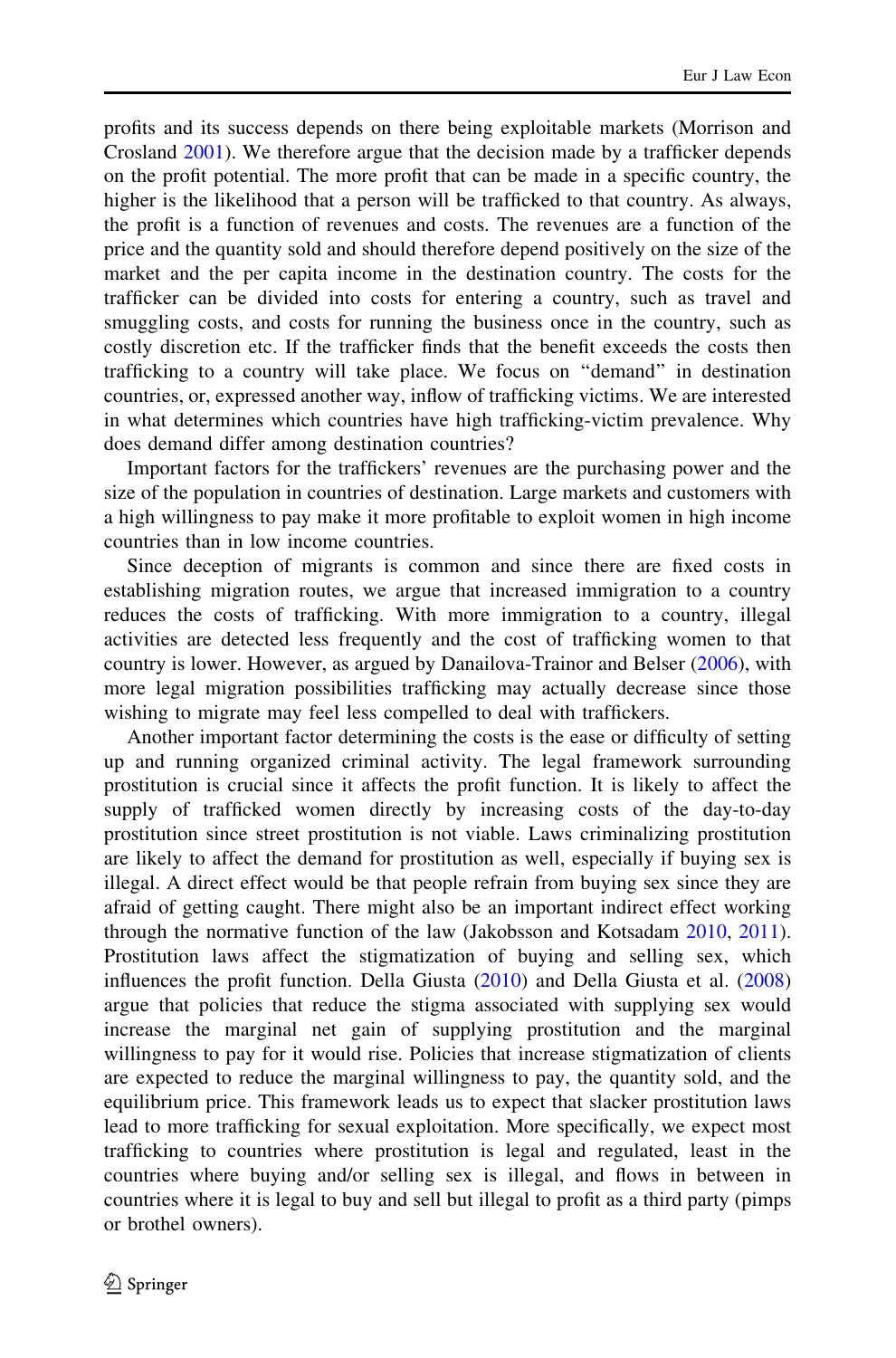#### <span id="page-6-0"></span>4 Data and descriptive statistics

The available data on trafficking is limited and unsatisfactory in many ways and we strongly encourage efforts to collect better data. To overcome some of the problems we use two different datasets with different merits and weaknesses. In this section we describe the datasets used as well as their limitations. We then proceed to describe our independent variables and how they relate to our trafficking measures.

Our first dependent variable (Trafficking) captures the amount of trafficking to a country. It ranges from 1 for countries with a low inflow of trafficking to 5 for countries with a high inflow of trafficking. The data was constructed by the United Nations Office on Drugs and Crime and includes information from 113 institutions providing human trafficking information in 161 countries from 1996 to 2003 (UNDOC [2006](#page-20-0)). The institutions consist of governments, national criminal justice organizations, international police organizations, non-governmental organizations, research institutes, universities, news agencies, and newspapers. Twenty-four percent of these institutions were international, 26 percent were Western European, 14 percent North American, 13 percent Asian, while the rest came from other parts of the world. One of the main objectives of the database was to gather comparable data (Kangaspunta [2003\)](#page-19-0).

A content analysis of the publications by these institutions was made and 4,950 accounts of trafficking were found. If a country was referred to as a transit, origin or destination country, it was recorded in the database and in this paper we focus on destination countries. If one organization referred to the same occasion several times it was only counted once. To minimize the problem of different organizations referring to the same instance of trafficking, efforts were made to refer to the primary source only. It is important to emphasize once again that the dataset counts occasions and not victims, so that a document finding one trafficking victim results in one citation in the database, as does a document that finds 300 victims. The citations for destination countries range between 0 and 40. If a country got one (1) citation as destination country, it got the score Very low, 2–3 citations was recorded as Low, 4–10 Medium, 11–24 High, and 25–40 Very high. Thirty-nine European countries are included. Three countries score Very low, 4 Low, 16 Medium, 10 High, and [6](#page-16-0) Very high. The countries are listed in Table 6 in the appendix.

That a broad range of institutions was used as sources improves the data quality. Thirty-two percent of the data comes from international organizations, 27 percent from governmental organizations, and 18 percent from research institutions. We avoid using only official victim data. There are several problems with victim data, the most obvious being that countries with a lot of resources and good legal systems may detect a lot of trafficking even though the problem is not as severe as in other countries. For criminal data to be existent there must be law, the law enforcement agencies must care enough to act on the problem and be capable of doing so, there must then be a system of data collection and a willingness to provide the data to international organizations. Also, the legal definition of trafficking varies between countries; this may result in large differences in official records.

We do not entirely overcome the bias existing in official data but it is somewhat alleviated by relying on several sources. Furthermore, by controlling for rule of law,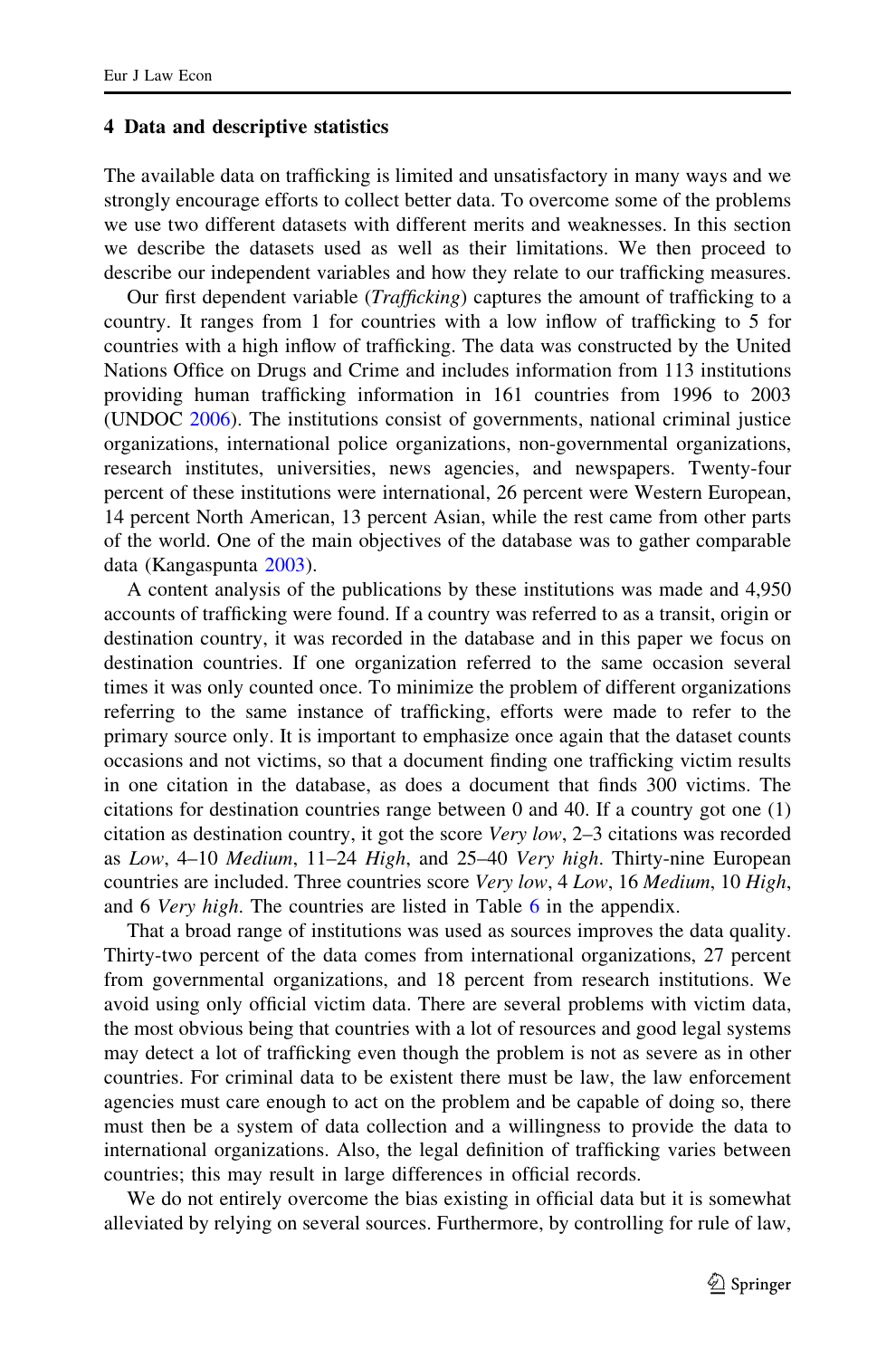GDP, and drug trafficking (for which data is more reliable) we are at least more confident that we capture the main trends in trafficking flows across countries. There are some additional problems with the data. It only uses sources in English, French, Spanish and German and 40 percent of the source institutions are in Western Europe or North America, which may create a bias. As argued in UNDOC ([2006\)](#page-20-0), the emphasis on Western source organizations may lead to a geographical bias. For this reason the analysis will be of European countries. In our European sample it is not necessary to control for laws against trafficking since such laws are in force in all countries but Estonia. Estonia, however, criminalized aspects of trafficking via related offences (UNODC [2009](#page-20-0)). It can also be argued that law enforcement is quite similar in these countries, so that using the classification of legal regulation is actually meaningful for this sample.

As a complement to the UNDOC data we also use a dataset constructed by Danailova-Trainor and Belser ([2006\)](#page-18-0) from ILO (International Labour Office) data. The database is constructed from 2,092 reports containing quantitative information on trafficking during 1995–2004. Country-level estimates on trafficking victims for sexual exploitation are created by using the average of the available estimates in the ILO database. As they themselves argue, this data is not ideal since the underlying data may be of bad quality and contain similar problems as pure official statistics on trafficking. This variable only contains data from 31 European countries so missing data may also be a problem. Due to the limits in all existing data on trafficking we include this dataset as a complement and argue that the results are more robust if they hold for both datasets.

Our independent variable of main interest is  $Law$ , which measures the degree of slackness in the prostitution legislation. It is a categorical variable ranging from 1 to 3. The classification is done according to the well-known prostitution policy regimes outlined above whereby we group neo-abolitionist countries together with prohibitionist countries. Countries where buying and/or selling sex is illegal are coded as 1. Countries where it is legal to buy and sell sex but where procuring (e.g. pimping and running a brothel) is illegal are coded as 2. Countries where it is legal to buy and sell sex, pimp or own a brothel are coded as 3. We have legal data on 46 European countries; in 18 of these prostitution is illegal, in 20 countries prostitution is legal but procuring is illegal, and in eight of the countries both prostitution and procuring are legal. In Table [6](#page-16-0) in [Appendix 1](#page-16-0) these countries are listed. The categorization was constructed mainly using the 2003 Country Reports on Human Rights Practices from the Bureau of Democracy, Human Rights, and Labor. The countries are listed in Table [7](#page-17-0) in the appendix. It should be noted that this categorization does not take law enforcement into account, nor the fact that the severity of the punishment differs between countries in the same category.

To take into account the fact that laws are followed to different degrees in different countries and to control for how easy it is to be engaged in organized crime we include rule of law and heroin smuggling as controls. It has been demonstrated that organized crime groups often use the same routes and similar methods for trafficking people and narcotics (Schloenhardt [2001](#page-20-0)). Our rule of law measure is from the World Bank Aggregate and Individual Governance Indicators (Kaufmann et al. [2009\)](#page-19-0). It is measured in units ranging from  $-2.5$  to 2.5, with higher values corresponding to better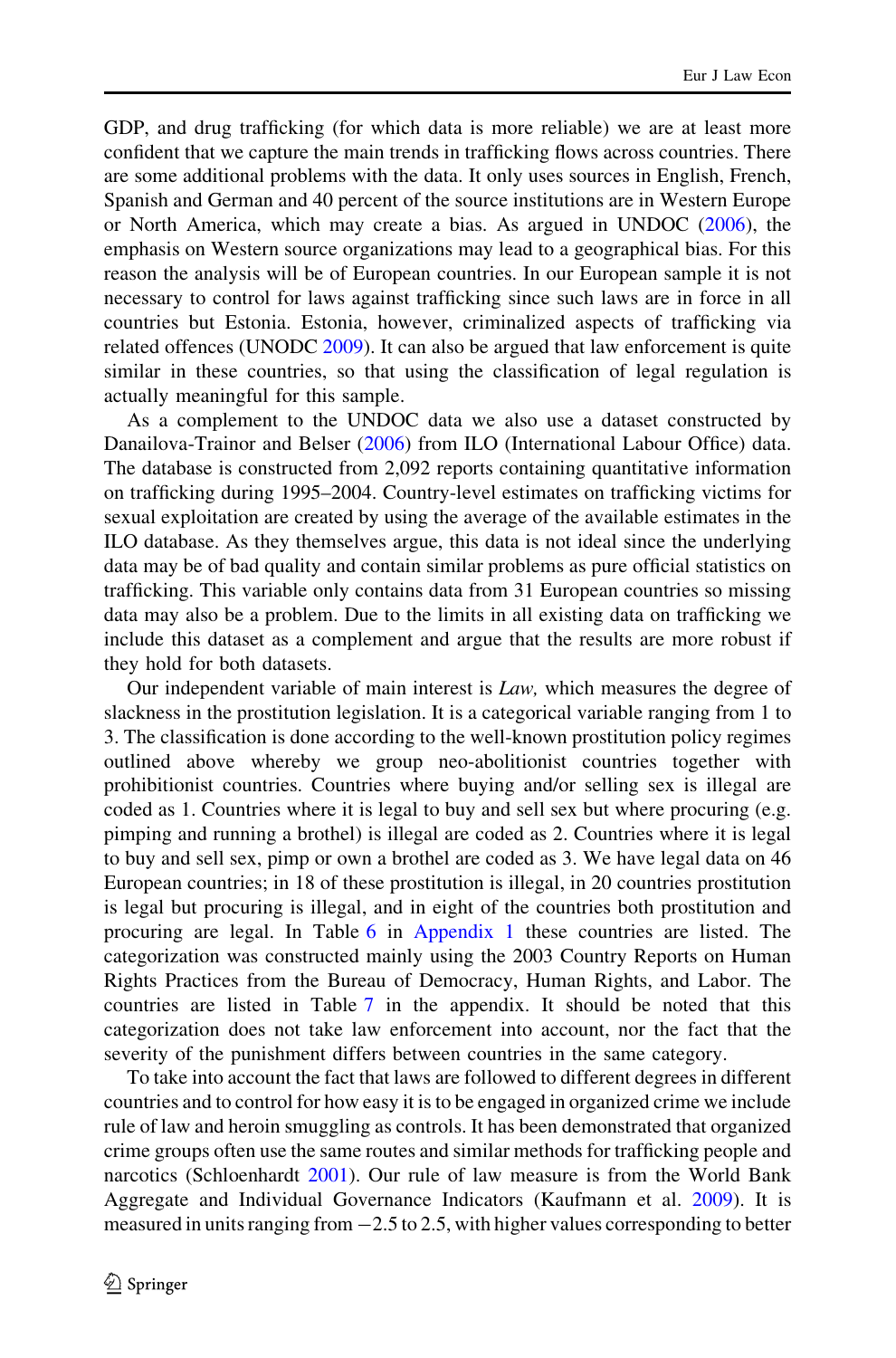rule of law outcomes. It includes several indicators which measure if agents have confidence in the rules of society. These include perceptions of the incidence of crime, the effectiveness and predictability of the judiciary, and the enforceability of contracts. Together, these indicators measure the success of a society in developing an environment in which fair and predictable rules form the basis for economic and social interactions and the extent to which property rights are protected. The data is an average of the indicator for the years 1996–2003. Data on drug seizures are from UNDOC. The data is mainly drawn from the Annual Reports Questionnaire and supplemented with Interpol and UNDOC Field Offices reports. Data is presented in kilogram equivalents (see UNDOC [2008](#page-20-0)). We use the data for heroin seizures.

To take into consideration market characteristics likely to influence the profitability of trafficking we also control for GDP per capita and population. For GDP per capita and population we use the average for the 1996–2003 periods from the World Development Indicators (World Bank [2006](#page-20-0)). The link between migration and trafficking has been argued to be important (e.g. UNODC [2009\)](#page-20-0) and we include immigrant share (UN [2006\)](#page-20-0) in order to control for this.

Table 1 presents the summary statistics for the variables of interest and Table [2](#page-9-0) presents the pair-wise correlations between the variables. The pair-wise correlations show that countries scoring higher on the trafficking index as well as on the estimated number of victims variable tend to have less harsh prostitution legislation. As expected, a large population is positively related to trafficking prevalence; this is also true for GDP per capita, although not statistically significantly. Surprisingly a higher score on the rule of law index is positively correlated with trafficking. Immigrant share is somewhat surprisingly negatively related with trafficking, while heroin smuggling is positively related to trafficking. We also see that the countries having less harsh prostitution laws are richer and that they tend to have more heroin smuggling and better rule of law. The high bivariate correlation between GDP per capita and rule of law should also be noted.

In line with our hypothesis, the descriptive statistics show that countries with harsher prostitution laws are less subjected to trafficking. In Table [3,](#page-9-0) each of the 39 countries are listed according to the combinations of legal regulation of prostitution and prevalence of trafficking *(Trafficking)*. Among the 13 countries where prostitution is illegal, only one scores High on trafficking prevalence (Bosnia and

| Variable                   | Mean     | St. Err  | Min           | Max       | Obs. |
|----------------------------|----------|----------|---------------|-----------|------|
| Trafficking                | 3.308    | 1.104    | 1             | 5         | 39   |
| Trafficking victim         | 4195.476 | 7647.392 | $\mathbf{0}$  | 32833.330 | 31   |
| Law                        | 1.872    | 0.695    | 1             | 3         | 39   |
| Population (million)       | 20.203   | 30.090   | 0.278         | 146.300   | 39   |
| GDP per capita (thousands) | 17.241   | 11.172   | 1.383         | 51.444    | 38   |
| Rule of law                | 0.709    | 1.008    | $-1.139$      | 1.960     | 39   |
| Immigrant share            | 9.026    | 7.089    | $0.6^{\circ}$ | 37.4      | 39   |
| Heroin (kilos)             | 429.013  | 1060.085 | 0.001         | 6160.257  | 39   |

|  | <b>Table 1</b> Descriptive statistics |  |
|--|---------------------------------------|--|
|--|---------------------------------------|--|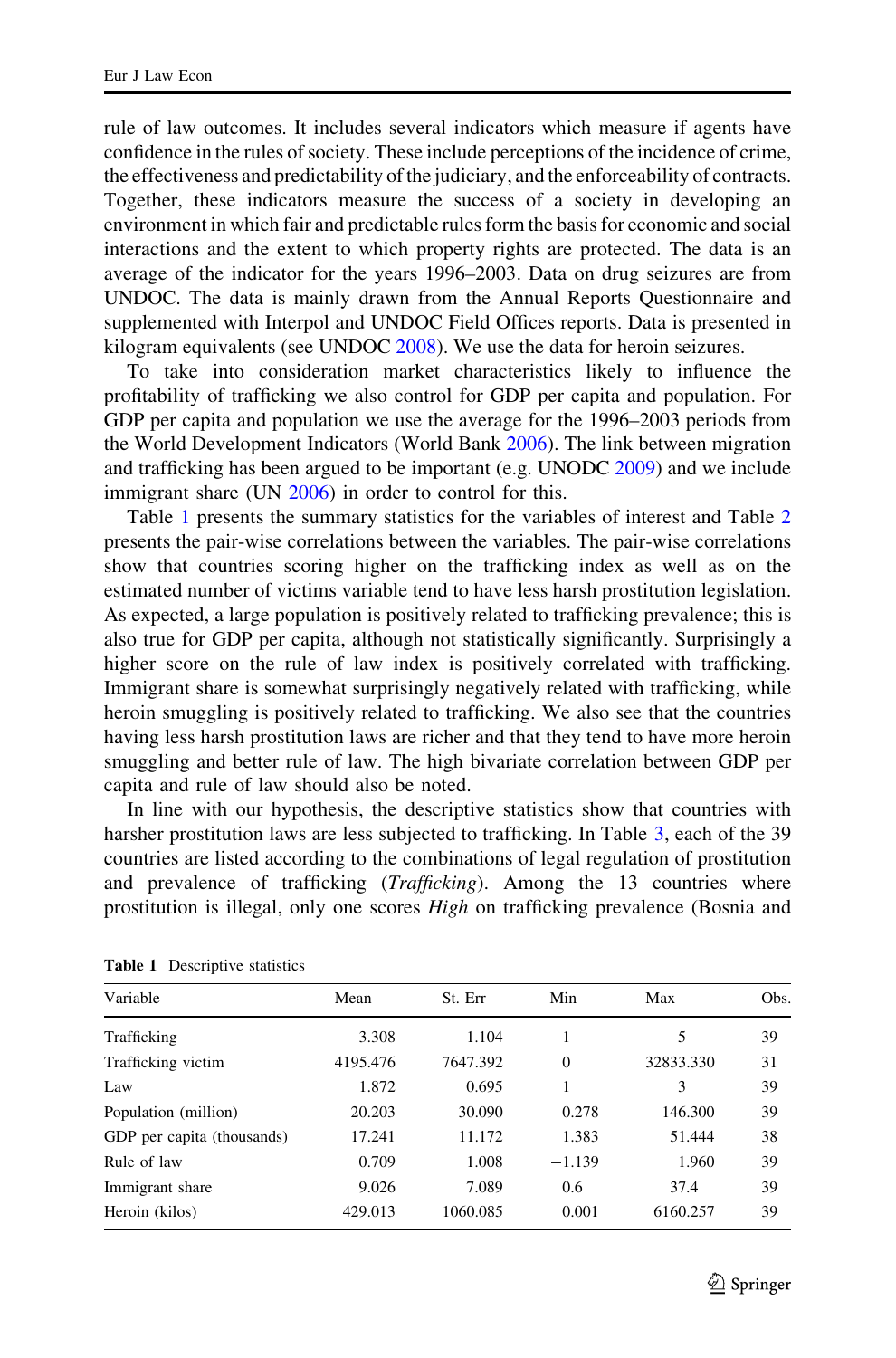|                         |            | 2          | 3          | 4          | 5          | 6        | 7     | 8     |
|-------------------------|------------|------------|------------|------------|------------|----------|-------|-------|
| 1 Trafficking           | 1.000      |            |            |            |            |          |       |       |
| 2 Trafficking<br>victim | $0.573***$ | 1.000      |            |            |            |          |       |       |
| 3 Law                   | $0.499***$ | $0.520***$ | 1.000      |            |            |          |       |       |
| 4 Population            | $0.333**$  | $0.360**$  | 0.054      | 1.000      |            |          |       |       |
| 5 GDP per<br>capita     | 0.266      | $0.322*$   | $0.431***$ | $-0.081$   | 1.000      |          |       |       |
| 6 Rule of law           | $0.350**$  | $0.317*$   | $0.557***$ | $-0.124$   | $0.892***$ | 1.000    |       |       |
| 7 Immigrant<br>share    | $-0.059$   | 0.147      | $-0.100$   | $-0.180$   | $0.540***$ | $0.260*$ | 1.000 |       |
| 8 Heroin                | $0.403**$  | 0.161      | $0.336**$  | $0.495***$ | $-0.073$   | $-0.036$ | 0.247 | 1.000 |

<span id="page-9-0"></span>Table 2 Pair-wise correlations

\* Significant at 10%; \*\* significant at 5%; \*\*\* significant at 1%

| Prostitution<br>illegal | Only procuring<br>illegal | Prostitution legal<br>and regulated |
|-------------------------|---------------------------|-------------------------------------|
|                         | 2                         | 0                                   |
|                         | 2                         | 0                                   |
| 8                       |                           |                                     |
|                         |                           |                                     |
|                         |                           | 4                                   |
|                         |                           |                                     |

Table 3 Legal framework and trafficking prevalence

Number of countries with each combination of legal framework and trafficking prevalence

Herzegovina), and no country in this group scores Very high. In the group of 18 countries where prostitution is legal but procuring is illegal, seven countries score High and two countries score Very high. Where both prostitution and procuring is legal (seven countries) two score *High* and four score Very high on trafficking prevalence. Although this give indicative evidence that supports the hypothesis there may be other factors correlated with both national legislation and trafficking, such as rule of law etc. as described above, and the rest of this section is therefore devoted to results from regression analyses whereby we control for such factors.

# 5 Empirical framework and results

Since our main dependent variable (Trafficking) is discrete and ordered, the estimations are preformed using ordered logit regressions:

$$
Trafficking_i^* = \beta_0 Law_i + \beta_1 X_i + \varepsilon_i
$$

Trafficking<sub>i</sub>\* gives the unobserved prevalence of trafficking to country *i*. Law<sub>i</sub> is a categorical variable ranging from 1 to 3 with higher values indicating slacker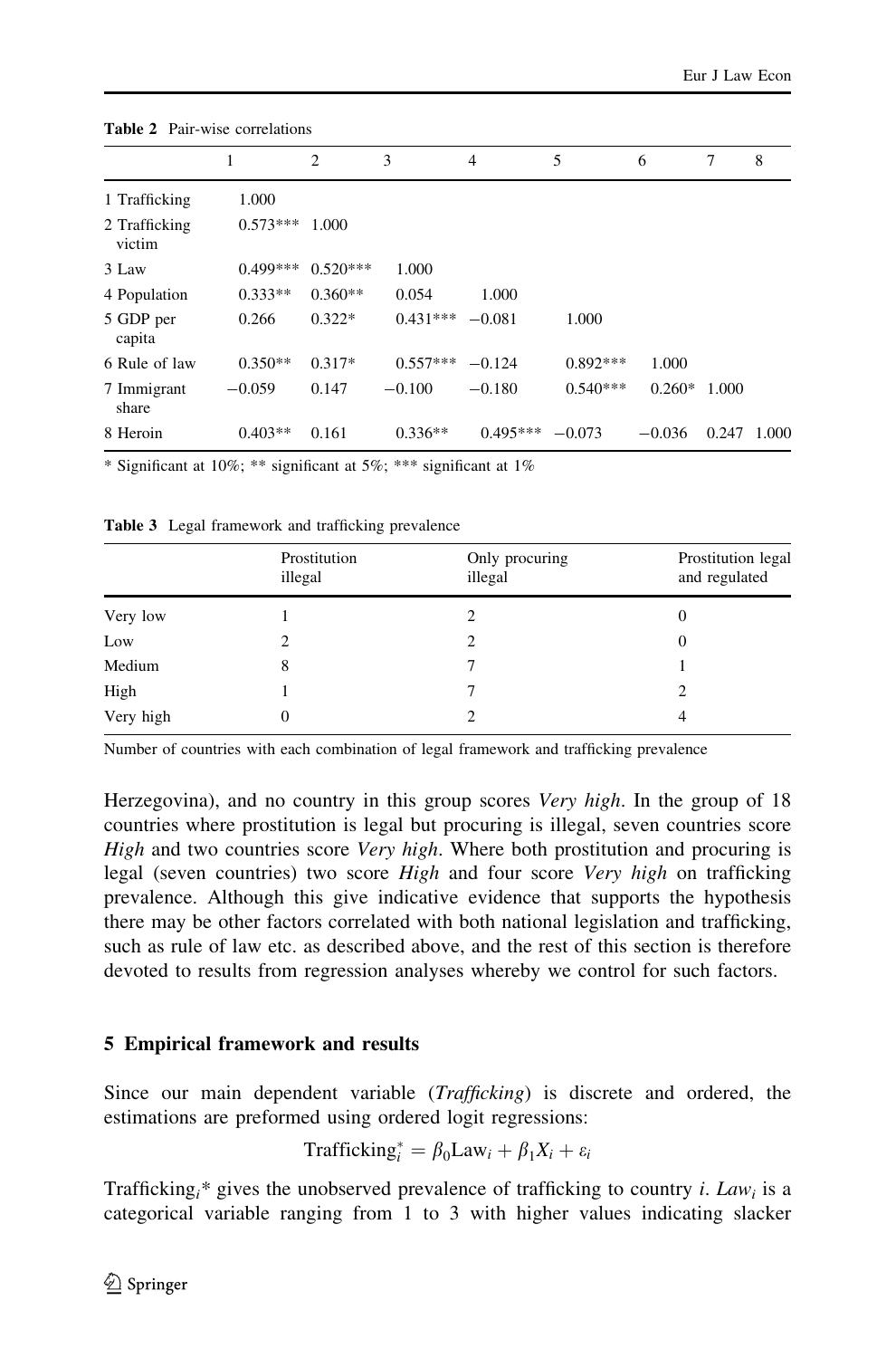prostitution legislation, and  $X_i$  is a vector of control variables including population size, GDP per capita, migration share, heroin seizures, and a measure of rule of law (see above).  $\varepsilon_i$  is a normally distributed error term. The probability that country i get ranked as trafficking rank  $k$  is the probability that the unobserved prevalence of trafficking fall in between the cut-points  $\mu_{k-1}$  and  $\mu_k$ .

$$
Prob(Trafficking_i = k) = Prob(\mu_{k-1} < \beta_0 Law_i + \beta_1 X_i \leq \mu_k), \quad k = 1, \ldots.5.
$$

The sign of the coefficients reveal the average direction of change in the value of the outcome caused by a positive change in an independent variable. For the Trafficking victim variable we run ordinary least squares regressions with the same explanatory variables as in the former case.

In Table [4,](#page-11-0) Column 1, we see that *Law* is clearly related to *Trafficking* when we do not control for other factors.<sup>3</sup> The coefficient implies that less harsh prostitution legislation implies a higher score on the Trafficking index. Although this is illuminating, we include control variables to see if the relation holds also when controlling for other variables that may affect trafficking. To increase transparency, we introduce the control variables in a stepwise fashion, starting with population (in column 2)—which may be an important confounding variable since it could be the case that larger countries attract larger groups of trafficked prostitutes.<sup>4</sup> Since larger groups tend to be more visible it may also be the case that trafficking is easier to detect in large countries. As we saw in the pair-wise correlations (Table [2\)](#page-9-0) however, while trafficking is correlated with population size, population size is not statistically significantly correlated with the legal framework. Hence, when we only control for population in column 2 it is statistically significant and points in the expected direction but it does not alter the results of the law variable. The following columns show that, among the control variables, only population is statistically significant but that also this variable loses its statistical significance in the full model (column 6). Most notably, the Law variable retains its statistical significance in all specifications and its magnitude does not change significantly, implying that the relationship observed in the descriptive statistics is robust to the inclusion of possibly confounding variables. We now turn to the size of the effects. If a country goes from a situation where buying and/or selling sex is illegal to a situation where prostitution is legal and regulated (from 1 to 3 on the Law variable), the probability that it will score *High* or *Very high* on the trafficking index increases by 68 percent (62 percent in Specification 2). Thus, the empirical analysis clearly supports our theoretical predictions.

Allowing for nonlinear effects from the Law variable by including dummies indicating if prostitution is fully legal and regulated and if it is illegal as compared to the situation where procuring is illegal, shows that in countries where prostitution is legal and regulated, trafficking is much more prevalent than in countries where procuring is illegal. The difference between countries where prostitution is illegal

<sup>&</sup>lt;sup>3</sup> The significance levels and size of effects are robust to the exclusion of countries that changed legislation during our period of study (Hungary, the Netherlands, Germany, Denmark, and Sweden, see Appendix 2).

<sup>&</sup>lt;sup>4</sup> We are grateful to an anonymous referee for pointing out this possibility.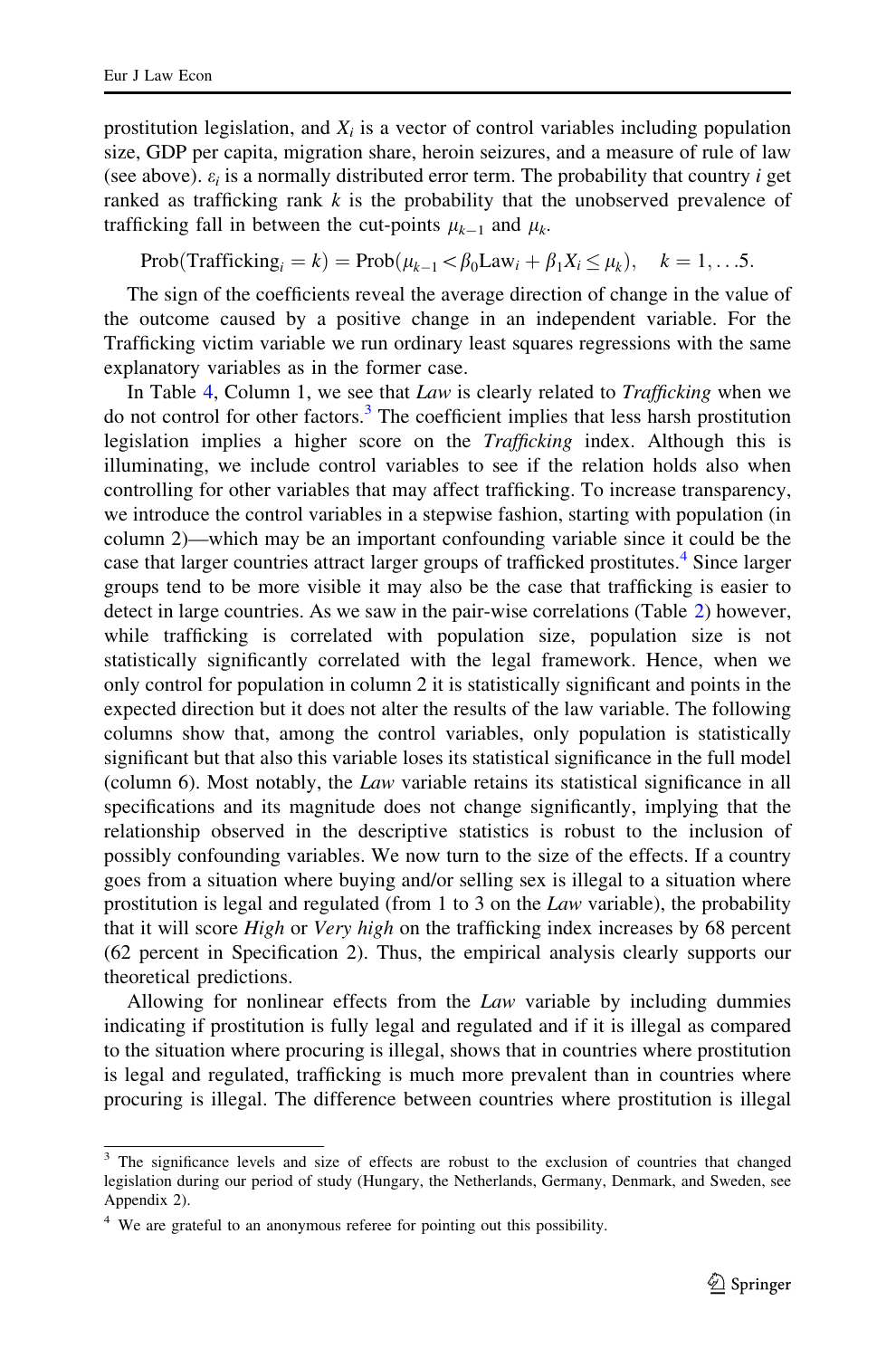<span id="page-11-0"></span>

| 0.000635 (0.000699)<br>$-0.00940(0.0748)$<br>$-0.0544(0.0587)$<br>0.0193 (0.0136)<br>$1.456**$ (0.680)<br>0.590(0.871)<br>38<br>$0.0270**$ (0.0119)<br>1.687*** (0.640)<br>$-0.00370(0.0747)$<br>$-0.0678(0.0579)$<br>0.519 (0.863)<br>38<br>$0.0291**$ (0.0119)<br>$1.564**$ (0.615)<br>$-0.0596$ (0.0607)<br>0.967(0.791)<br>38<br>$0.0253**$ (0.0117)<br>1.758*** (0.591)<br>0.00834 (0.0348)<br>38<br>$0.0250**$ (0.0117)<br>1.794*** (0.527)<br>39<br>$1.660***$ (0.501)<br>39<br>Immigrant share<br>Observations<br>Rule of law<br>Population<br>Heroin<br>GDP | Standard errors in parentheses | No controls | Population | GDP<br>$\odot$ | Rule of law<br>$\widehat{A}$ | Heroin | Full model<br>Ġ |
|----------------------------------------------------------------------------------------------------------------------------------------------------------------------------------------------------------------------------------------------------------------------------------------------------------------------------------------------------------------------------------------------------------------------------------------------------------------------------------------------------------------------------------------------------------------------|--------------------------------|-------------|------------|----------------|------------------------------|--------|-----------------|
|                                                                                                                                                                                                                                                                                                                                                                                                                                                                                                                                                                      |                                |             |            |                |                              |        |                 |
|                                                                                                                                                                                                                                                                                                                                                                                                                                                                                                                                                                      |                                |             |            |                |                              |        |                 |
|                                                                                                                                                                                                                                                                                                                                                                                                                                                                                                                                                                      |                                |             |            |                |                              |        |                 |
|                                                                                                                                                                                                                                                                                                                                                                                                                                                                                                                                                                      |                                |             |            |                |                              |        |                 |
|                                                                                                                                                                                                                                                                                                                                                                                                                                                                                                                                                                      |                                |             |            |                |                              |        |                 |
|                                                                                                                                                                                                                                                                                                                                                                                                                                                                                                                                                                      |                                |             |            |                |                              |        |                 |
|                                                                                                                                                                                                                                                                                                                                                                                                                                                                                                                                                                      |                                |             |            |                |                              |        |                 |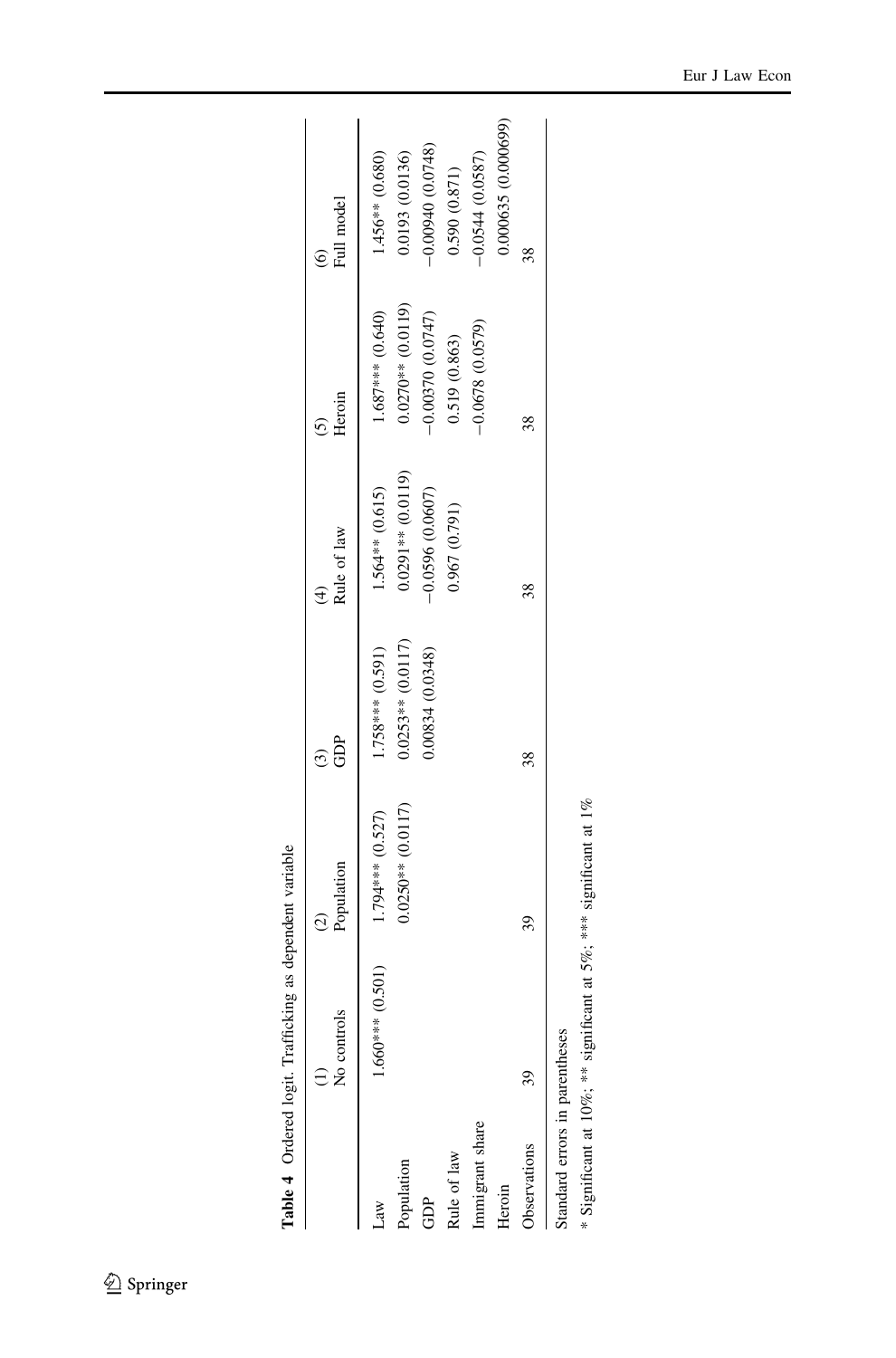<span id="page-12-0"></span>and countries where only procuring is illegal is small and statistically insignificant.<sup>5</sup> This indicates that it is not the move to criminalize buying and/or selling that is crucial for lowering trafficking to a country, but the decision to make procuring illegal.

Running OLS regressions with the same specifications as above but instead using the *Trafficking victim* variable as the dependent variable, we see that the results are similar (Table [5](#page-13-0)). In contrast to before, population now also has a statistically significant positive effect on the number of trafficking victims in the full model (column 6). We use the total number of victims since that this what we are interested in and it allows comparison with our previous results. It should be noted, though, that when the number of trafficked victims are expressed as a fraction of total population and population is not used as an explanatory variable, the result is only statistically significant at the 12 percent level.<sup>6</sup> In sum, these results point in the direction of that harsher prostitution legislation is correlated with lower levels of trafficking. However, as we have discussed in previous sections, the data is problematic in several ways so we must be careful in interpreting these findings.

## 6 Case studies

So far we have shown that our theoretical predictions have empirical support. Since the data is cross-sectional, however, we are not able to conclude that changes in laws cause changes in trafficking flows, merely that they are statistically correlated when controlling for other relevant factors. Unfortunately, no longitudinal data exist on trafficking flows, but in this section we will strengthen the possibility of a causal relationship by looking at two European cases where prostitution law has been made harsher (Sweden and Norway). If our theoretical predictions are correct, trafficking should be reduced after the criminalization of buying sex.

In Sweden, it has been illegal to buy sex, but not to sell it, since 1999. According to the Swedish government, trafficking was reduced following this criminalization (Friesendorf [2007\)](#page-19-0). Ekberg [\(2004](#page-19-0)) argues that the Swedish law decreased the demand for buying sex and thereby made the Swedish market less lucrative for traffickers. She has interviewed, among others, the Director for the anti-trafficking group at the Swedish Police and leading Swedish scholars and concludes that the number of women involved in street prostitution has declined by between 30 and 50 percent and the number of buyers decreased by as much as 75–80 percent between the year the law was passed and 2006 when she wrote her article. In a recent survey, Kousmanen ([2010\)](#page-19-0) find that some Swedish sex buyers claim that they have stopped buying sex or reduced the amount bought as a result of the criminalization.

Ekberg [\(2004](#page-19-0)) also refers to police reports and to the NetSex project at the University of Gothenburg, arguing that the number of people selling sex on the Internet is a stable figure and that it has not increased as in other countries. Danna [\(2007](#page-19-0)), however, notes that there has been an increase in the number of people

<sup>&</sup>lt;sup>5</sup> These results are available upon request.

<sup>&</sup>lt;sup>6</sup> These results are available upon request.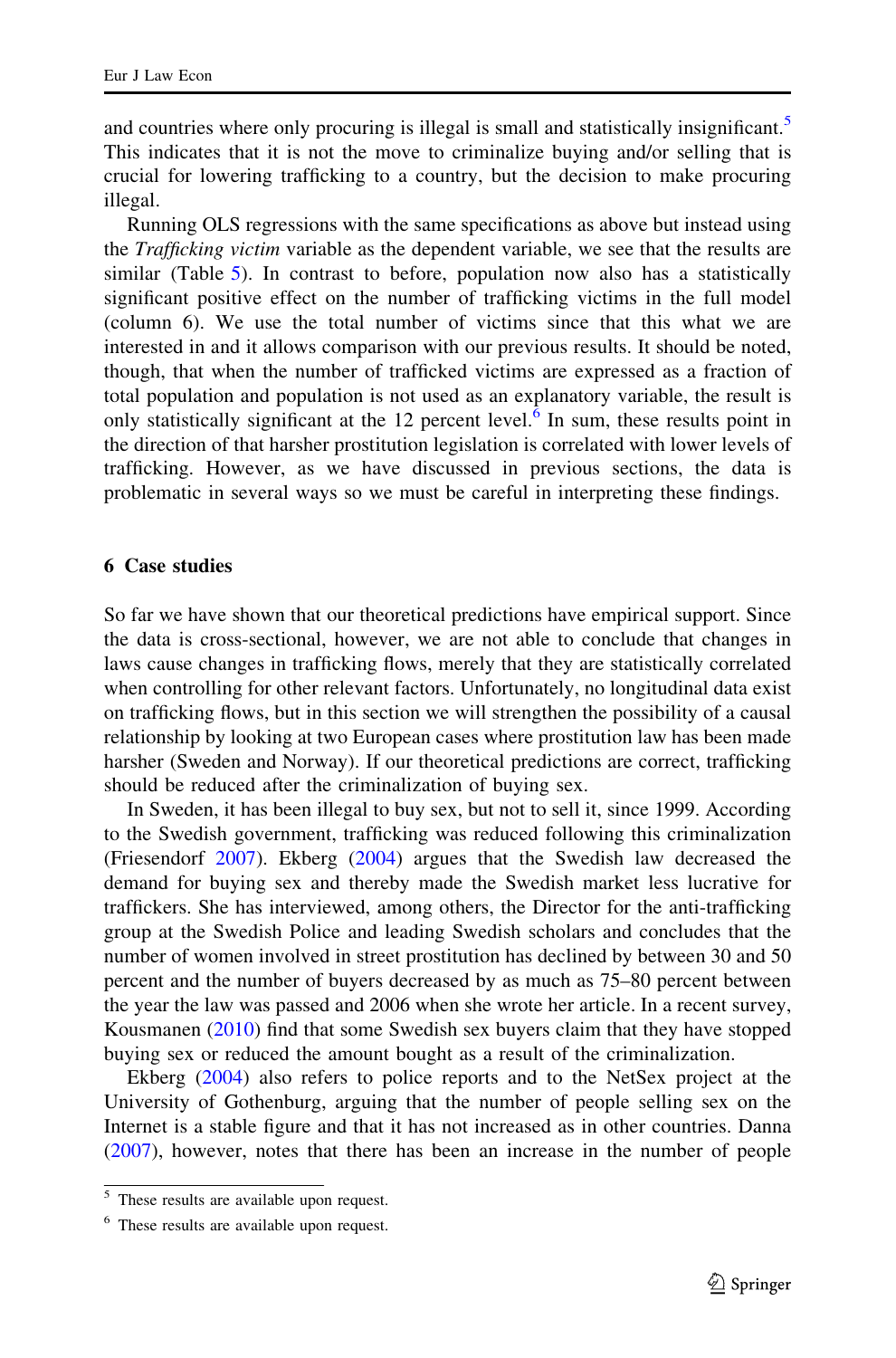<span id="page-13-0"></span>

| Table 5 OLS regressions        |                                          |                             |                    |                              |                                   |                          |
|--------------------------------|------------------------------------------|-----------------------------|--------------------|------------------------------|-----------------------------------|--------------------------|
|                                | No controls                              | Population<br>$\widehat{c}$ | GDP<br>$\odot$     | Rule of law<br>$\widehat{d}$ | Heroin<br>$\widehat{\mathcal{O}}$ | Full model<br>$\odot$    |
| AW <sub>1</sub>                | $5.410***$ (1.651)                       | 5.144*** (1.563)            | 4.589**<br>(1.969) | $4.562**$ (2.114)            | $4.573**$ (2.164)                 | $6.092** (2.432)$        |
| Population                     |                                          | 75.32** (35.29)             | 78.26** (36.69)    | 78.87* (40.37)               | 78.83* (41.20)                    | $107.6**$ (46.23)        |
| GDP                            |                                          |                             | 86.91 (150.6)      | 70.90 (426.2)                | 75.24 (440.9)                     | $-14.83(440.1)$          |
| Rule of law                    |                                          |                             |                    | 181.2 (4.496)                | 164.2 (4.597)                     | 545.6 (4.542)            |
| Immigrant share                |                                          |                             |                    |                              | $-14.26(237.1)$                   | $-103.0(243.5)$          |
| Heroin                         |                                          |                             |                    |                              |                                   | $-1.823(1.400)$          |
| Constant                       | $-5.753*$ (3.262)                        | $-7.092**$ (3.142)          | $-7.631**$ (3.418) | $-7.462(5.455)$              | $-7.423(5.604)$                   | $-8.031(5.544)$          |
| Observations                   |                                          |                             | $\overline{30}$    |                              | $\overline{30}$                   | $\overline{\mathbf{30}}$ |
| R-squared                      | 0.270                                    | 0.372                       | 0.375              | 0.375                        | 0.375                             | 0.418                    |
|                                | Trafficking victim as dependent variable |                             |                    |                              |                                   |                          |
| Standard errors in parentheses |                                          |                             |                    |                              |                                   |                          |

\* Significant at 10%; \*\* significant at 5%; \*\*\* significant at 1%

\* Significant at 10%; \*\* significant at 5%; \*\*\* significant at 1%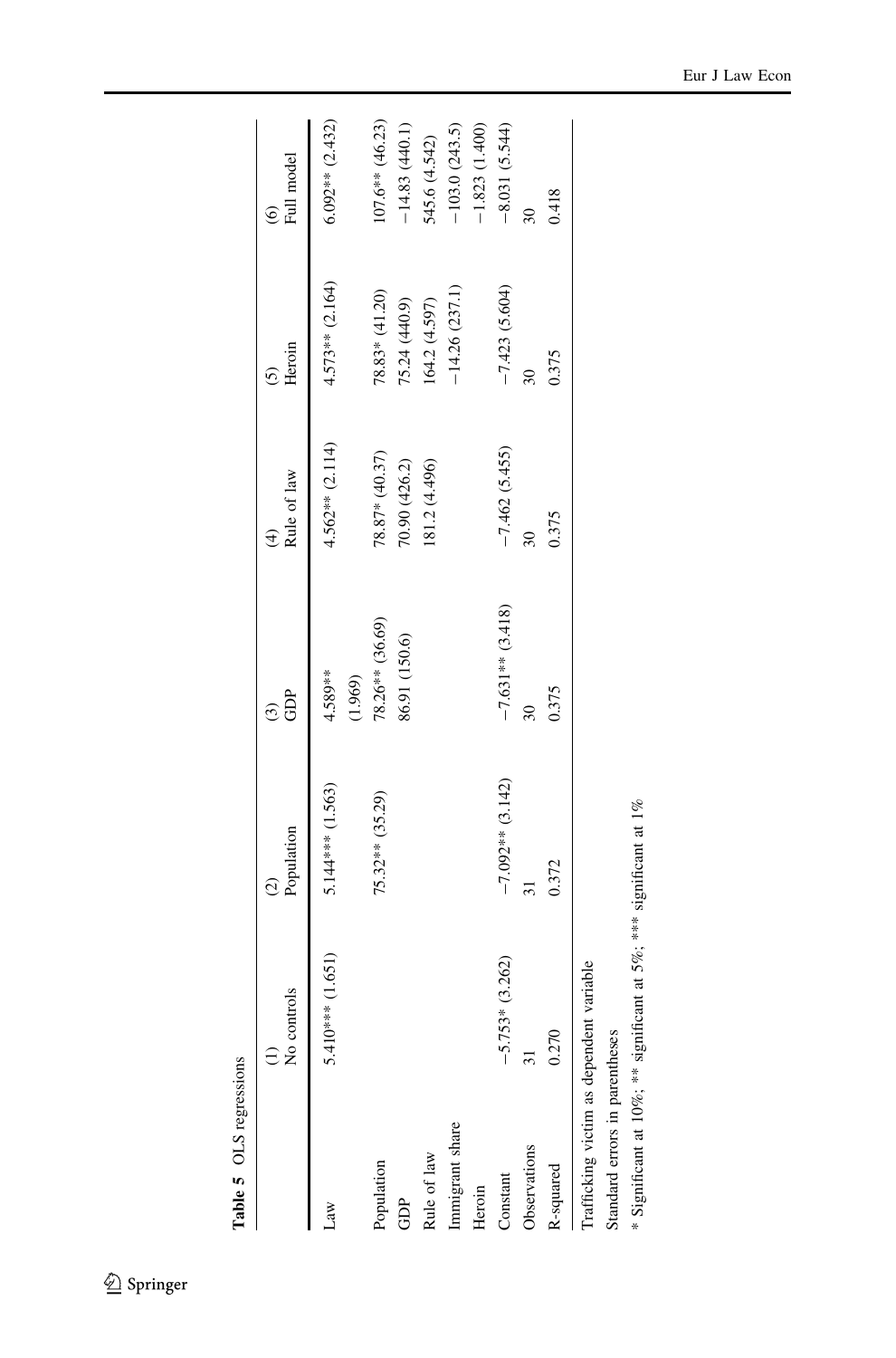selling sex on the Internet: in 2003 the figure was 80–100 persons; in 2005 the figure was 200–250 persons. This increase took place, though, several years after the passing of the Swedish law and it is hard to assess these numbers without comparison with other countries, as an upward trend in sex advertising on the Internet could be expected in most developed countries as a result of increased Internet traffic in general. Furthermore, Danna ([2007\)](#page-19-0) cites findings indicating considerable decreases in Stockholm street prostitution from the year before the reform to the year after—a decrease from 280 in 1998 to 170 in 1999—and this number has been stable since. Based on this it is highly plausible that the quantity of prostitution decreased in Sweden in the years after the passing of the law, but there seems to have been a later increase in the amount of Internet sex advertising.

The prostitution group in Stockholm argues in their evaluation that there were almost no foreign women seen in street prostitution in 2001 and the National Rapporteur for Trafficking in Women in Sweden writes in her reports from 2003 and 2004 that it is clear that the law has limited the amount of trafficking to Sweden (Ekberg [2004\)](#page-19-0).

The Swedish case thus seems to support the claim of a causal link from law to reduced trafficking. Furthermore, there are indications that traffickers consider the legal rules surrounding prostitution when choosing destination countries. For instance, Swedish police investigations using taped phone conversations show that traffickers have problems due to the Swedish law which criminalizes buying sex since; (i) time is lost because street prostitution is not viable; (ii) Swedish men fear being arrested which requires a lot of (costly) discretion; (iii) to avoid detection, several apartment brothels have to be used; this is costly and often requires more local contacts. Furthermore, victim testimonies have shown that traffickers prefer to operate in countries where prostitution is tolerated or legalized and the Latvian police have concluded that Latvian traffickers avoid Sweden due to the effect the Swedish law has on the profitability of their business (Ekberg [2004](#page-19-0)).

In 2009, Norway followed the example of its Nordic neighbor and went from a situation where it was legal to both buy and sell sex to making buying illegal. Our theoretical prediction implies that trafficking should be reduced by this and we would expect the same mechanisms as in Sweden. Since the passage of the Norwegian law, street prostitution has declined, especially in Oslo and there has not been a reported increase in the indoor market (Strøm [2009](#page-20-0)).

In a recent evaluation of the Norwegian criminalization of buying sex in the second largest Norwegian municipality (Bergen), the prevalence of street prostitution decreased considerably during the 6 months after the implementation of the law. In addition, escort Internet advertising decreased and no new public arenas for prostitution were found. Regarding trafficking, there was an increase in cases for the national ROSA project concerning forced labor, but a decrease in cases concerning trafficking for sexual exploitation (Bergen kommune [2010\)](#page-18-0). Hence, the Norwegian case study indicates that prostitution has diminished in Norway. Thereby the profitability of trafficking to Norway should be reduced.

These two case studies point in the same direction as the quantitative analysis: countries that implement harsher laws regarding prostitution seem to get a lower prevalence of trafficking.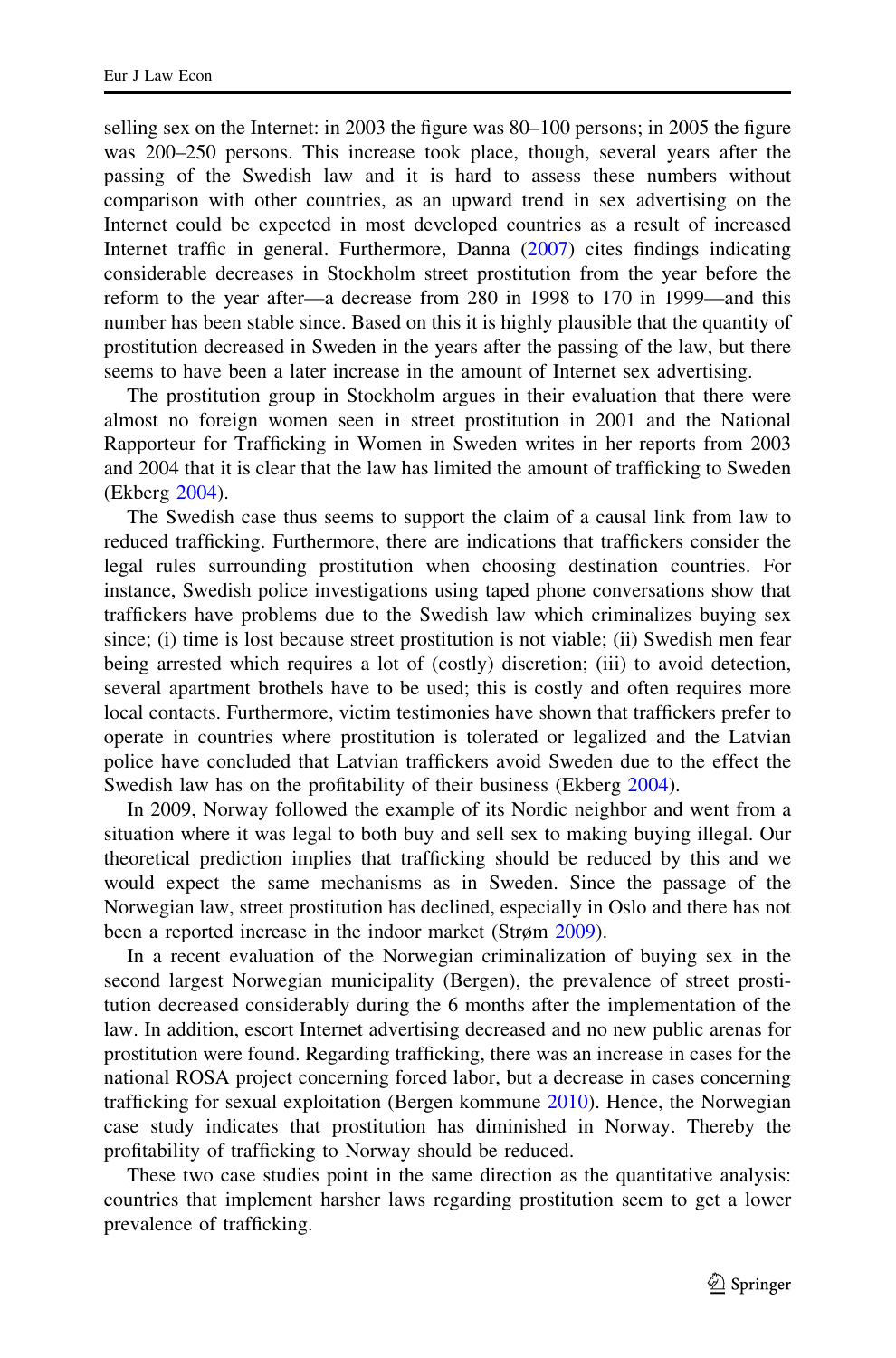# <span id="page-15-0"></span>7 Discussion and conclusion

Acknowledging that trafficking for sexual exploitation is an economic activity driven by profit motives and that state action or inaction is decisive for structuring profit possibilities, we develop theoretical predictions. Most importantly, we propose that slacker prostitution laws make it more profitable to traffic persons to a country and that the amount of trafficking will rise accordingly. Using cross country data we find clear support for our theoretical predictions: trafficking of persons for commercial sexual exploitation is least prevalent in countries where prostitution is illegal, most prevalent in countries where prostitution is legalized, and in between in those countries where prostitution is legal but procuring illegal. We then proceed to look at case studies of countries that have changed prostitution laws in order to shed light on the possible causal mechanisms. More specifically, we look at Sweden and Norway, which have both introduced harsher laws, and, as predicted, trafficking seems to have been reduced in these countries. This study thus suggests that harsher prostitution legislation may reduce the amount of trafficking to a country. It should though be noted that we investigate the quantity of trafficking (as expressed by imperfect data) and not the total welfare consequences of the law. As suggested in the introduction, harsher prostitution laws may not only lead to decreased quantities but also to increased violence and other related criminality, as well as increased stigmatization for women working in these markets. When considering the best legal structure surrounding the market for prostitution and trafficking, all these aspects should be taken into account. We strongly urge future research to investigate these issues further.

Another important step would be to investigate the mechanisms in the sending countries of this market which would enlighten the ongoing debate and policy process in the attempts to reduce human trafficking for commercial sexual exploitation. It is likely that factors such as poverty, inequality, and the social and economic marginalization of women play a significant role. That people have to escape and that immigration is not free probably also facilitate the existence of profiteers from trafficking.

Finally, it should be noted once again that the data quality on international human trafficking is far from perfect and we strongly recommend more data collection. We argue, however, that since both our cross-country analyses with different data sets and the case studies point in the same direction, and since the results are supported by theoretical reasoning and the mechanisms found in the case studies, the results presented in this paper should be taken seriously.

Even though the data is problematic, as long as there is no systematic bias, measurement error only biases the coefficients toward zero, implying that it should be even harder to find an effect. We have argued that the UNDOC data on occasions of trafficking cases may be systematically biased since larger countries may attract larger groups of trafficked women and, hence, they may be easier to detect. On the other hand, since the UNDOC data does not contain the number of victims, the degree of trafficking to larger countries may be underestimated if there are larger groups in those countries. We have noted that population size is indeed correlated with trafficking but not with the legal framework surrounding prostitution, and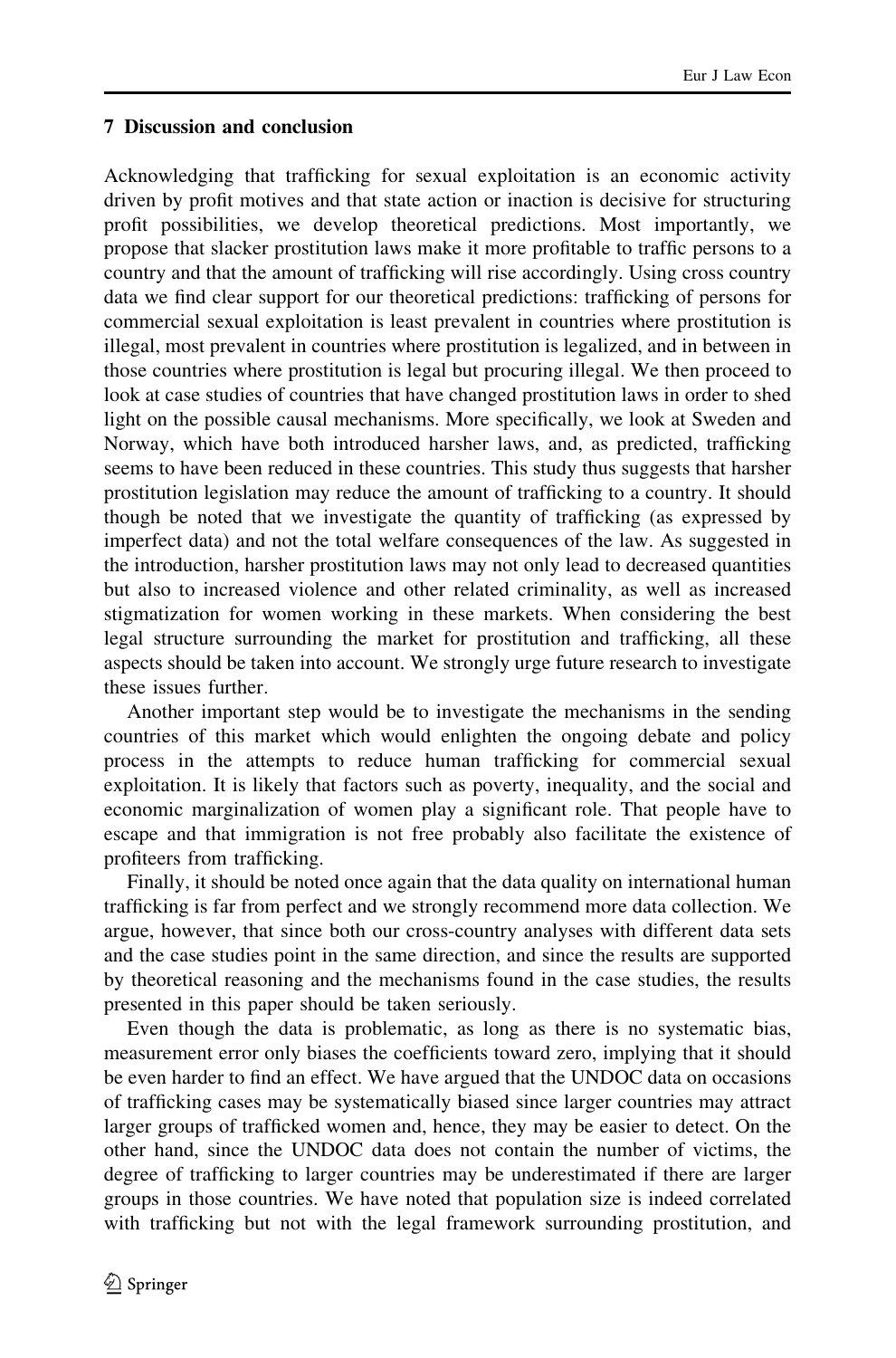<span id="page-16-0"></span>controlling for population in a regression framework does not alter the effect of the Law variable. Using the Trafficking Victims data from the ILO and taking the trafficking victims per capita as dependent variable, however, reduces the statistical significance of the Law variable. A possible explanation for this finding may be that larger countries have more trafficking victims but not more trafficking victims per capita. Again, future research should investigate this hypothesis further. Another systematic bias could be that trafficking becomes harder to detect if prostitution becomes less visible due to legal changes. Even though we find no indications of an upsurge of hidden prostitution in our case studies, the very fact that it may be (very well) hidden so that it is not detected by anyone except the potential buyers implies that we cannot rule out this possibility. Our theoretical point is simply that traffickers would not choose to operate in such a setting when other settings are available and that increased costs reduce the quantity sold. Further research is definitely needed for robust causal inference, but the results in this paper point in the direction of less trafficking in countries with harsher prostitution laws.

Acknowledgments The paper has benefited from comments by seminar participants at the University of Gothenburg. We also wish to thank Marcus Eliason, Olof Johansson Stenman and Katarina Nordblom for useful comments. In addition we are very grateful to Danailova-Trainor and Belser for giving us access to the ILO data.

# Appendix 1

See Tables 6, [7](#page-17-0) and [8.](#page-17-0)

| Very low | Low        | Medium                | High                   | Very high   |
|----------|------------|-----------------------|------------------------|-------------|
| Georgia  | Ireland    | Albania               | Austria                | Belgium     |
| Moldova  | Luxembourg | Bulgaria              | Bosnia and Herzegovina | Germany     |
| Slovakia | Romania    | Croatia               | Cyprus                 | Greece      |
|          | Slovenia   | Estonia               | Czech Republic         | Italy       |
|          |            | Finland               | Denmark                | Netherlands |
|          |            | Hungary               | France                 | Turkey      |
|          |            | Iceland               | Poland                 |             |
|          |            | Latvia                | Spain                  |             |
|          |            | Lithuania             | Switzerland            |             |
|          |            | Macedonia             | United Kingdom         |             |
|          |            | Norway                |                        |             |
|          |            | Portugal              |                        |             |
|          |            | Russia                |                        |             |
|          |            | Serbia and Montenegro |                        |             |
|          |            | Sweden                |                        |             |
|          |            | Ukraine               |                        |             |

Table 6 Trafficking inflow to European countries

Source UNDOC [\(2006](#page-20-0))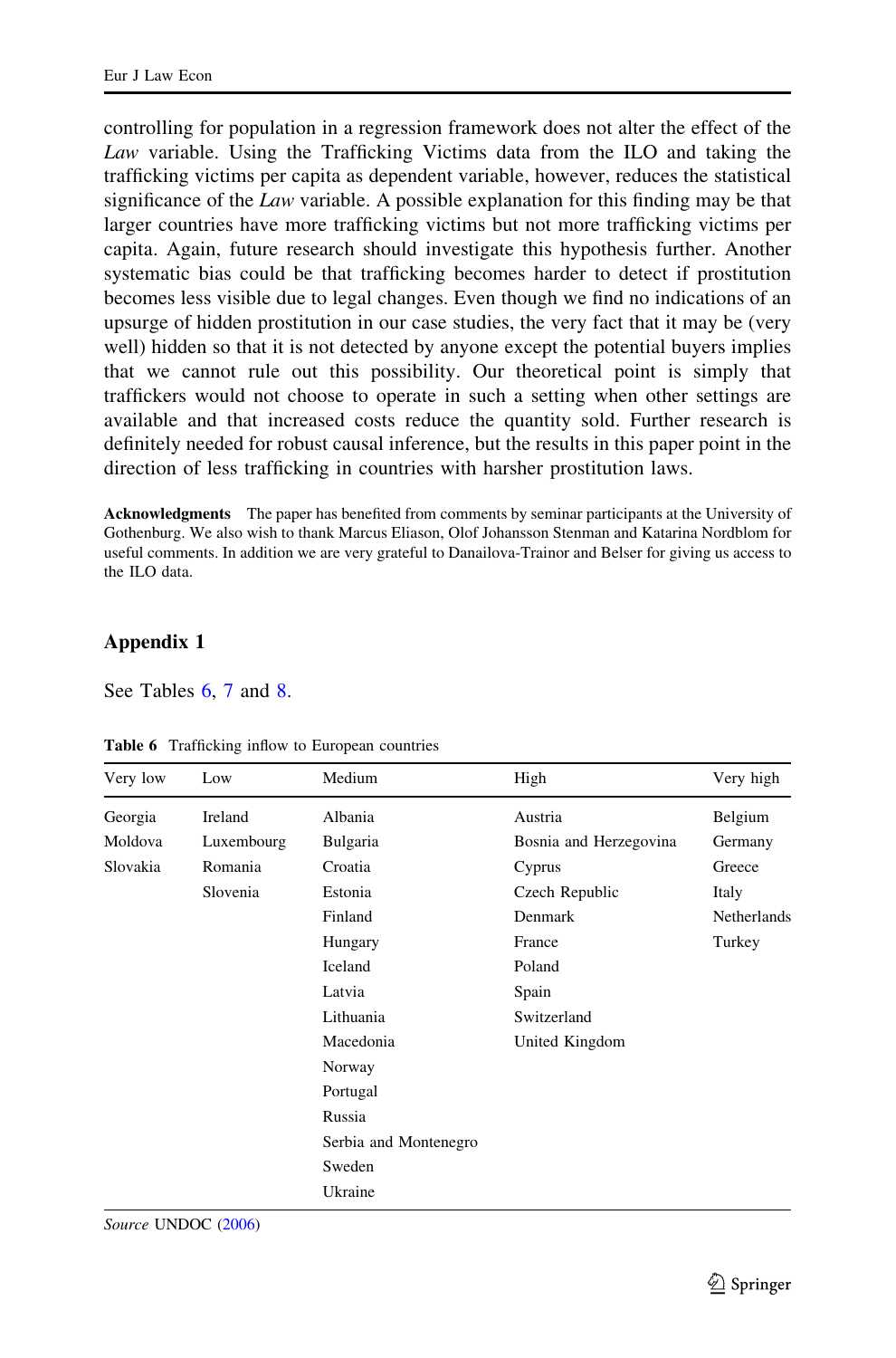<span id="page-17-0"></span>

| Table 7 Prostitution legislation<br>in European countries | Illegal                | Procuring illegal | Legal and regulated |
|-----------------------------------------------------------|------------------------|-------------------|---------------------|
|                                                           | Albania                | Armenia           | Austria             |
|                                                           | Andorra                | Azerbaijan        | Germany             |
|                                                           | Bosnia and Herzegovina | Belgium           | Greece              |
|                                                           | <b>Belarus</b>         | Bulgaria          | Hungary             |
|                                                           | Croatia                | Cyprus            | Netherlands         |
|                                                           | Liechtenstein          | Czech Republic    | Switzerland         |
|                                                           | Lithuania              | Denmark           | Turkey              |
|                                                           | Macedonia              | Estonia           |                     |
|                                                           | Malta                  | Finland           |                     |
|                                                           | Moldova                | France            |                     |
|                                                           | Romania                | Georgia           |                     |
|                                                           | Russia                 | Iceland           |                     |
|                                                           | Serbia and Montenegro  | Ireland           |                     |
|                                                           | Slovenia               | Italy             |                     |
|                                                           | Sweden                 | Latvia            |                     |
|                                                           | Ukraine                | Luxembourg        |                     |
|                                                           |                        | Monaco            |                     |
|                                                           |                        | Norway            |                     |
|                                                           |                        | Poland            |                     |
|                                                           |                        | Portugal          |                     |
|                                                           |                        | Slovakia          |                     |
| Source Bureau of Democracy,                               |                        | Spain             |                     |
| Human Rights, and Labor<br>$(1996 - 2007)$                |                        | United Kingdom    |                     |

|  |  |  | Table 8 Variable description |
|--|--|--|------------------------------|
|--|--|--|------------------------------|

| Variable        | Description                                                                                                                                                                             | Source                                   |
|-----------------|-----------------------------------------------------------------------------------------------------------------------------------------------------------------------------------------|------------------------------------------|
| Trafficking     | Categorical variable that ranges from 1 for <i>Very low</i> to 5 for UNDOC (2006)<br>Very high. The latter implies a high prevalence of<br>trafficking to the country                   |                                          |
|                 | Trafficking victim Estimation of number of trafficking victims<br>into a country                                                                                                        | Danailova-Trainor<br>and Belser $(2006)$ |
| Law             | Categorical variable where 1 implies it is illegal to buy and/<br>or sell sex; 2 that prostitution is legal but procuring is<br>illegal; and 3 that prostitution and procuring is legal | See Appendix 2                           |
| Population      | Population in thousands. Average from 1996–2003                                                                                                                                         | World Bank $(2006)$                      |
| <b>GDP</b>      | GDP per capita in thousands. PPP (constant 2000 US\$).<br>Average from 1996–2003                                                                                                        | World Bank $(2006)$                      |
| Rule of law     | Ranging from $-2.5$ to 2.5, with higher values<br>corresponding to better rule of law outcomes. Average<br>from 1996-2003                                                               | Kaufmann et al. (2009)                   |
| Immigrant share | The migrant stock as share of total population in 2005                                                                                                                                  | UN (2006)                                |
| Heroin          | Number of kilograms heroin seizures on average per year<br>2000-2005                                                                                                                    | <b>UNDOC</b> (2008)                      |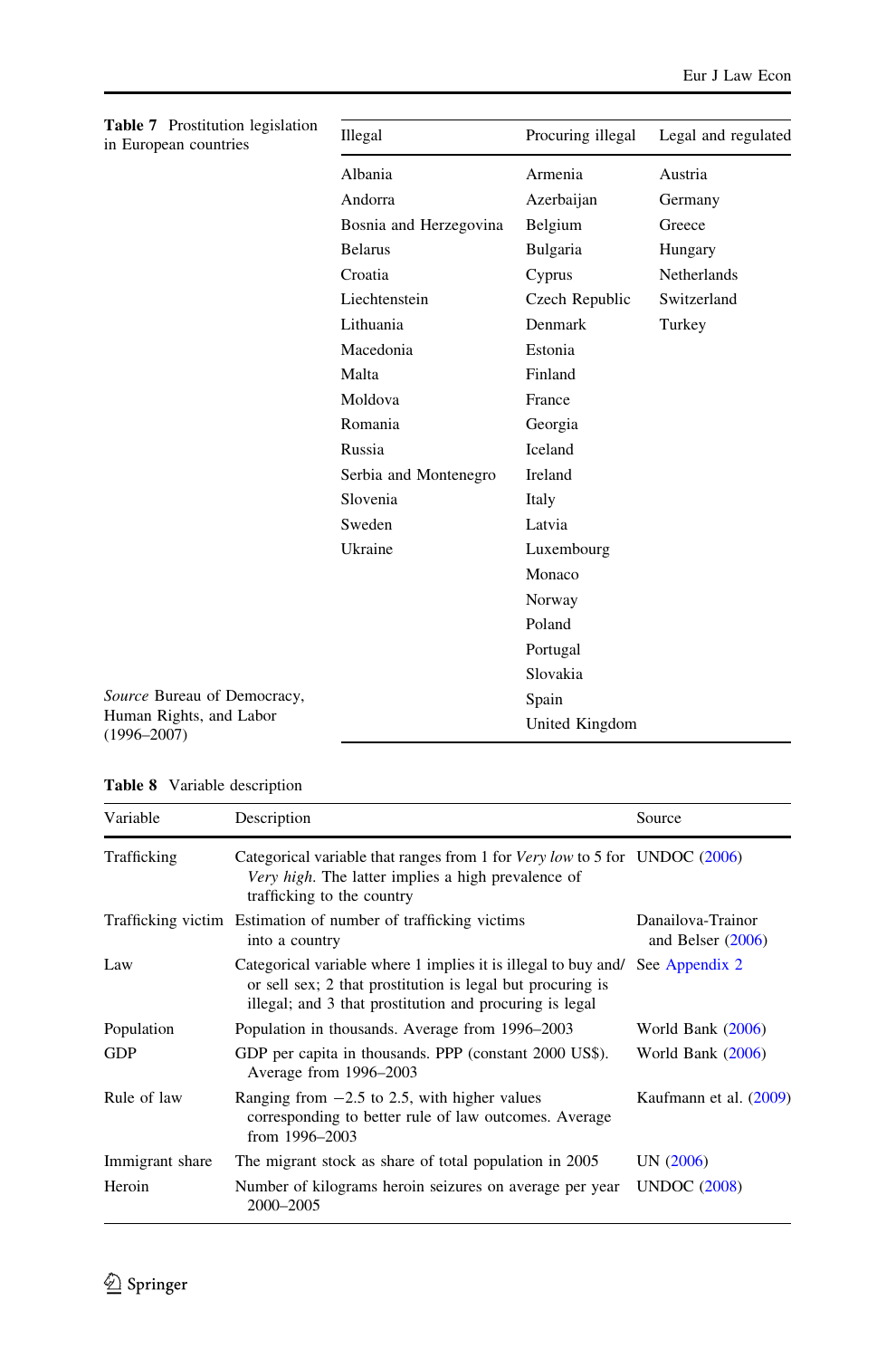### <span id="page-18-0"></span>Appendix 2

The Law variable was constructed mainly using the 1996–2003 Country Reports on Human Rights Practices from the Bureau of Democracy, Human Rights, and Labor. For a few countries the report from 2003 did not include information on prostitution legislation (Andorra, Belarus, Estonia, Finland, Hungary, Luxemburg, and Macedonia). For these countries the report from 2007 was used instead. Since this information is from 4 years after the period we are interested in we complemented this information with other sources. For Andorra we used the 2005 report and found no information in other sources of a legal change in the years from 1996 to 2003. For Belarus, Estonia, Finland, and Macedonia, (Ditmore [2006\)](#page-19-0) confirms the former finding; this is also true for Luxemburg (European Parliament [2004](#page-19-0)).

Some of the countries also changed their legislation during the investigated period (1996–2003). In Hungary, prostitution became legalized and regulated in 2000, but prostitution had not been seen as a crime since 1993 (Gorondi [2007\)](#page-19-0). In Denmark, prostitution (but not procuring) became legal in 1999 (European Parliament [2004\)](#page-19-0). In Sweden it became a criminal offence to buy, but not to sell, sex in 1999 (Proposition [1997](#page-20-0)/98:55). Before 1999, Sweden belonged to the category where procuring is illegal. In 2000 the Netherlands legalized prostitution; before this, procuring was generally illegal but many municipalities adopted a regulatory policy even before 2000 (European Parliament [2004\)](#page-19-0). In Germany, prostitution became a legitimate form of employment in 2002, but it had been legalized (and only somewhat restricted) several years before (Raymond [2004](#page-20-0)).

#### **References**

- Bergen kommune. (2010). Kriminalisering av sexkjøp—En foreløpig kartleggingsrapport om: Kortsiktige effekter for kvinnene, markedet og lokalsamfunnet i Bergen. Available online: [www.bergen.](http://www.bergen.kommune.no/bk/multimedia/archive/00056/F_rebels_kartlegging_56990a.pdf) [kommune.no/bk/multimedia/archive/00056/F\\_rebels\\_kartlegging\\_56990a.pdf](http://www.bergen.kommune.no/bk/multimedia/archive/00056/F_rebels_kartlegging_56990a.pdf).
- Aghatise, E. (2004). Trafficking for prostitution in Italy: Possible effects of government proposals for legalization of brothels. Violence Against Women, 10(10), 1126–1155.
- Albert, R., Fernando G., & Yanna Gutierrez Franco, Y. G. (2007). Regulating prostitution: A comparative law and economics approach. FEDEA Working papers, 2007 (30).
- Anderson, B., & O'Conell Davidson, J. (2002). Trafficking: A demand led problem? A multi-country pilot study. Save the Children. Available online: [http://www.jagori.org/wp-content/uploads/2006/](http://www.jagori.org/wp-content/uploads/2006/03/The%20Demand%20Side.pdf) [03/The%20Demand%20Side.pdf](http://www.jagori.org/wp-content/uploads/2006/03/The%20Demand%20Side.pdf).
- Becker, G. S. (1968). Crime and punishment: An economic approach. The Journal of Political Economy, 76, 169–217.
- Becker, G. S., Murphy, K. M., & Grossman, M. (2006). The market for illegal goods: The case of drugs. Journal of Political Economy, 114(1), 38–60.
- Bettio, F., & Nandi, T. K. (2010). Evidence on women trafficked for sexual exploitation: A rights based analysis. European Journal of Law and Economics, 29(1), 15–42.
- Cameron, S., & Collins, A. (2003). Estimates of a model of male participation in the market for female heterosexual prostitution services. European Journal of Law and Economics, 16(3), 271-288.
- Cameron, S., Collins, A., & Thew, N. (1999). Prostitution services: An exploratory empirical analysis. Applied Economics, 31(12), 1523–1529.
- Danailova-Trainor, G., & Belser, P. (2006). Globalization and the illicit market for human trafficking: An empirical analysis of supply and demand. International Labour Office, Working paper 53.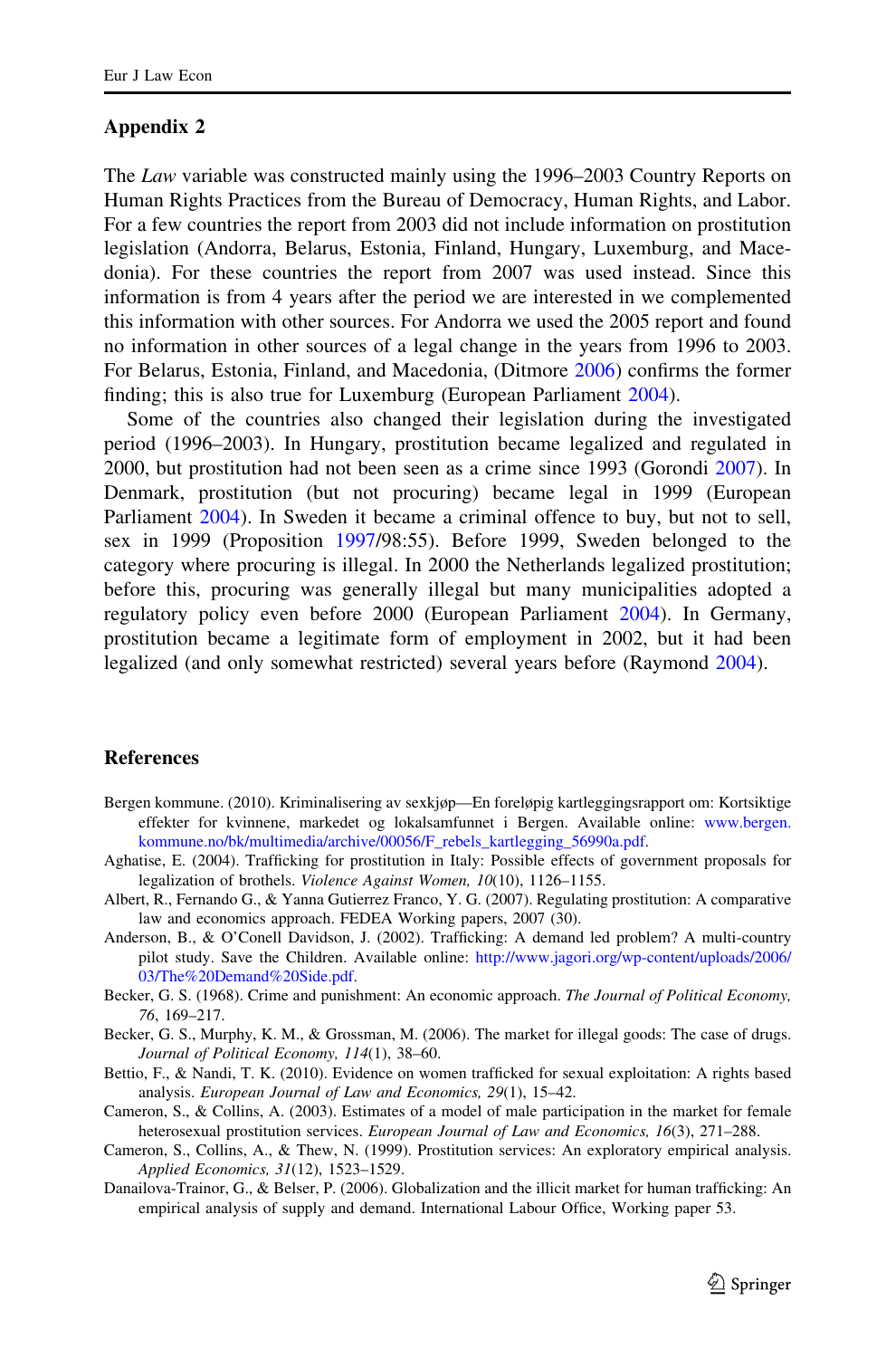- <span id="page-19-0"></span>Danna, D. (2007). Prostitution and public life in four European capitals. Available online: air.unimi.it/ bitstream/2434/36004/1/Danna\_Prostitution\_and\_public\_life.pdf.
- Della Giusta, M. (2010). Simulating the impact of regulation changes on the market for prostitution services. European Journal of Law and Economics, 29(1), 1–14. (Forthcoming).
- Della Giusta, M., Di Tommaso, M. L., & Strøm, S. (2008). Sex markets: A denied industry. London and New York: Routledge.
- Della Giusta, M., Di Tommaso, M. L., & Strøm, S. (2009). Who is watching? The market for prostitution services. Journal of Population Economics, 22(2), 501-516.
- Di Nicola, A.,Orfano, I., Caudro, A., & Conci, N. (2005). Study on national legislation on prostitution and the trafficking in women and children. European Parliament. Available online: [http://transcrime.cs.](http://transcrime.cs.unitn.it/tc/fso/Altre%20pubblicazioni/legislation_on_prostitution_english.pdf) [unitn.it/tc/fso/Altre%20pubblicazioni/legislation\\_on\\_prostitution\\_english.pdf](http://transcrime.cs.unitn.it/tc/fso/Altre%20pubblicazioni/legislation_on_prostitution_english.pdf).
- Ditmore, M. (2006). *Encyclopedia of prostitution and sex work* (Vol. 1). Westport, Connecticut: Greenwood Press.
- Edlund, L., & Korn, E. (2002). A theory of prostitution. Journal of Political Economy, 110(1), 181–214.
- Ekberg, G. (2004). The Swedish law that prohibits the purchase of sexual services: Best practices for prevention of prostitution and trafficking in human beings. Violence Against Women, 10(10), 1187–1218.
- European Commission. (2009). EU action against trafficking in human beings. Available online: [http://ec.europa.eu/justice\\_home/fsj/crime/trafficking/fsj\\_crime\\_human\\_trafficking\\_en.htm#part\\_1.](http://ec.europa.eu/justice_home/fsj/crime/trafficking/fsj_crime_human_trafficking_en.htm#part_1)
- European Parliament. (2004). A summary of the prostitution regulations in the EU member states. Available online: [www.europarl.europa.eu/hearings/20040119/femm/document1\\_en.pdf](http://www.europarl.europa.eu/hearings/20040119/femm/document1_en.pdf).
- Friesendorf, C. (2007). Pathologies of security governance: Efforts against human trafficking in Europe. Security Dialogue, 38(3), 379–402.
- Gertler, P., Manisha, S., & Bertozzi, S. M. (2005). Risky business: The market for unprotected commercial sex. Journal of Political Economy, 113(3), 518–550.
- Gorondi, P. (2007). Hungary gives permits to prostitutes. The Washington Post, September 24. Available online: [www.washingtonpost.com/wp-dyn/content/article/2007/09/24/AR2007092400842.html](http://www.washingtonpost.com/wp-dyn/content/article/2007/09/24/AR2007092400842.html).
- Hodge, D., & Leitz, C. (2007). The international sexual trafficking of women and children: A review of the literature. Affilia, 22(2), 163–174.
- Iceland Ministry of Justice and Ecclesiastical Affairs. (2009). Excerpts from the general penal code, no. 19/1940, with subsequent amendments. Chapter XXII—sexual offences and Chapter XXIII homicide and bodily harm. Available online: [http://eng.domsmalaraduneyti.is/laws-and-regulations/](http://eng.domsmalaraduneyti.is/laws-and-regulations/nr/119) [nr/119.](http://eng.domsmalaraduneyti.is/laws-and-regulations/nr/119)
- Jakobsson, N., & Kotsadam, A. (2010). Do laws affect attitudes?. Mimeo: University of Gothenburg.
- Jakobsson, N., & Kotsadam, A. (2011). Gender equity and prostitution: An investigation of attitudes in Norway and Sweden. Feminist Economics, 17(1), 31–58.
- Kangaspunta, K. (2003). Mapping the inhuman trade: Preliminary findings of the database on trafficking in human beings. Forum on Crime and Society, 3(1 and 2), 81–103.
- Kaufmann, D., Kraay, A., & Mastruzzi, M. (2009). Governance Matters VIII Aggregate and Individual Governance Indicators 1996–2008. The World Bank Development Research Group Macroeconomics and Growth Team. Policy Research Working Paper 4978.
- Kousmanen, J. (2010). Attitudes and perceptions about legislation prohibiting the purchase of sexual services in Sweden. European Journal of Social Work, 1–17. doi: [101080/13691451003744341](http://101080/13691451003744341).
- Levitt, S. D., & Venkatesh, S. A. (2007). An empirical analysis of street-level prostitution. Mimeo.
- Miron, J. A. (2003). The effect of drug prohibition on drug prices: Evidence from the markets for cocaine and heroin. The Review of Economics and Statistics, 85(3), 522–530.
- Miron, J. A., & Zwiebel, J. (1995). The economic case against drug prohibition. Journal of Economic Perspectives, 9(4), 175–192.
- Moffat, P. G., & Peters, S. A. (2004). Pricing personal services: An empirical study of earnings in the UK prostitution industry. Scottish Journal of Political Economy, 51(5), 675–690.
- Morrison, J., & Crosland, B. (2001). The trafficking and smuggling of refugees—the end game in European asylum policy? Working Paper No. 39, UNHCR, New Issues in Refugee Research.
- Östergren, P. (2006). Porr, horor och feminister. Stockholm: Natur & Kultur.
- Ot. prp. nr. 48 (2007–2008). Om lov om endring i straffeloven 1902 og straf-feprosessloven (kriminalisering av kjøp av seksuell omgang eller handling mv.).
- Outshoorn, J. (2004). Introduction: prostitution, women's movements and democratic politics. In J. Outshoorn (Ed.), The politics of prostitution—women's movements, democratic states and the globalisation of sex commerce (pp. 1–20). Cambridge: Cambridge University Press.